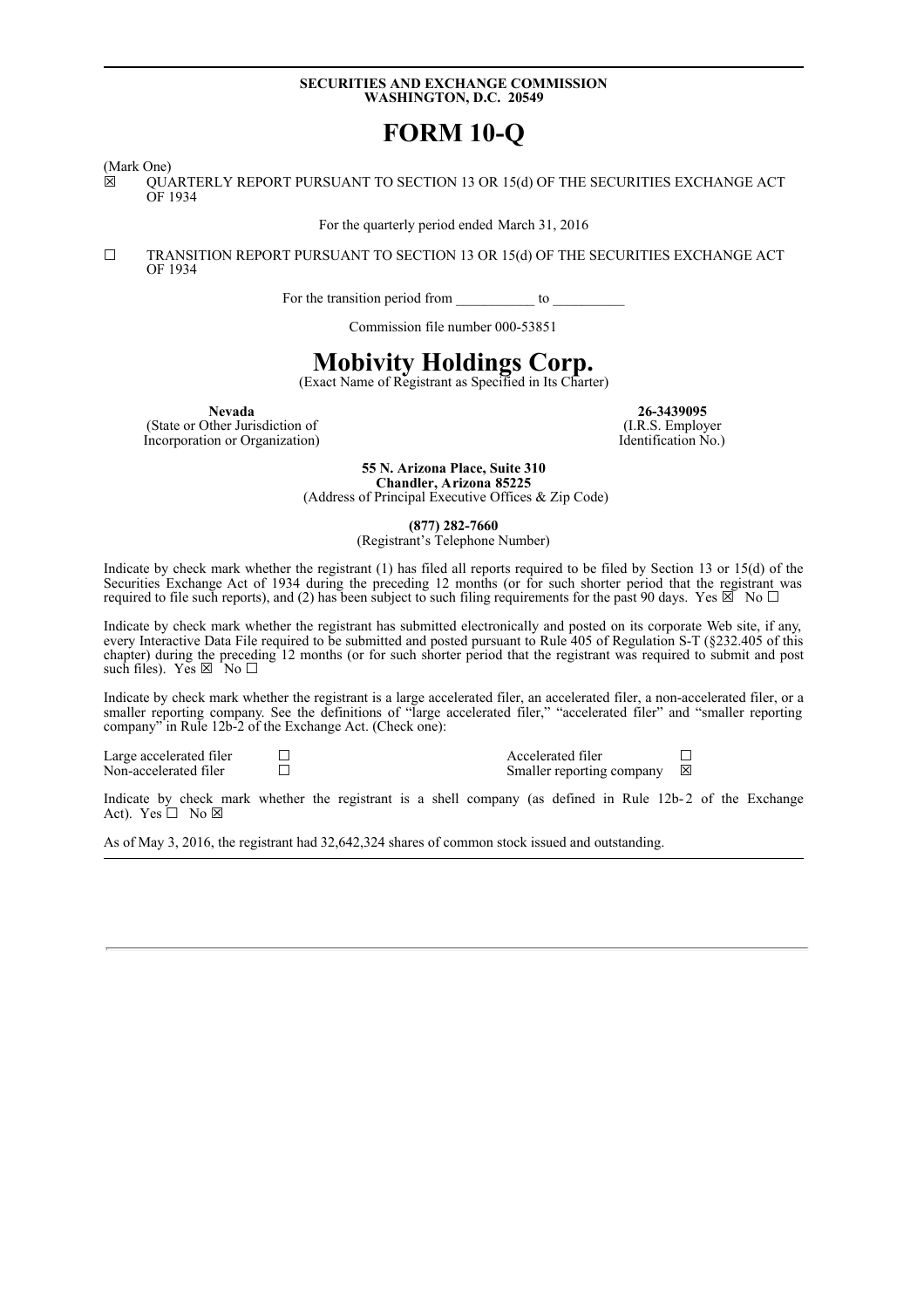## <span id="page-1-0"></span>**MOBIVITY HOLDINGS CORP. INDEX**

|                |                                                                                              | Page |
|----------------|----------------------------------------------------------------------------------------------|------|
| Part I         | <b>Financial Information</b>                                                                 |      |
|                |                                                                                              |      |
| Item 1.        | <b>Financial Statements</b>                                                                  |      |
|                | <b>Condensed Consolidated Balance Sheets</b>                                                 |      |
|                | Condensed Consolidated Statements of Income and Comprehensive Income                         |      |
|                | Condensed Consolidated Statement of Stockholders' Equity                                     | 3    |
|                | <b>Condensed Consolidated Statements of Cash Flows</b>                                       | 4    |
|                | Notes to Condensed Consolidated Financial Statements                                         | 5    |
| Item 2.        | <u>Management's Discussion and Analysis of Financial Condition and Results of Operations</u> | 16   |
| Item 3.        | <b>Quantitative and Qualitative Disclosures About Market Risk</b>                            | 21   |
| Item 4.        | <b>Controls and Procedures</b>                                                               | 2.1  |
|                |                                                                                              |      |
| Part II        | <b>Other Information</b>                                                                     | 2.1  |
|                |                                                                                              |      |
| Item 6.        | <b>Exhibits</b>                                                                              | 2.1  |
|                |                                                                                              |      |
| Signature Page |                                                                                              | 22   |

-i-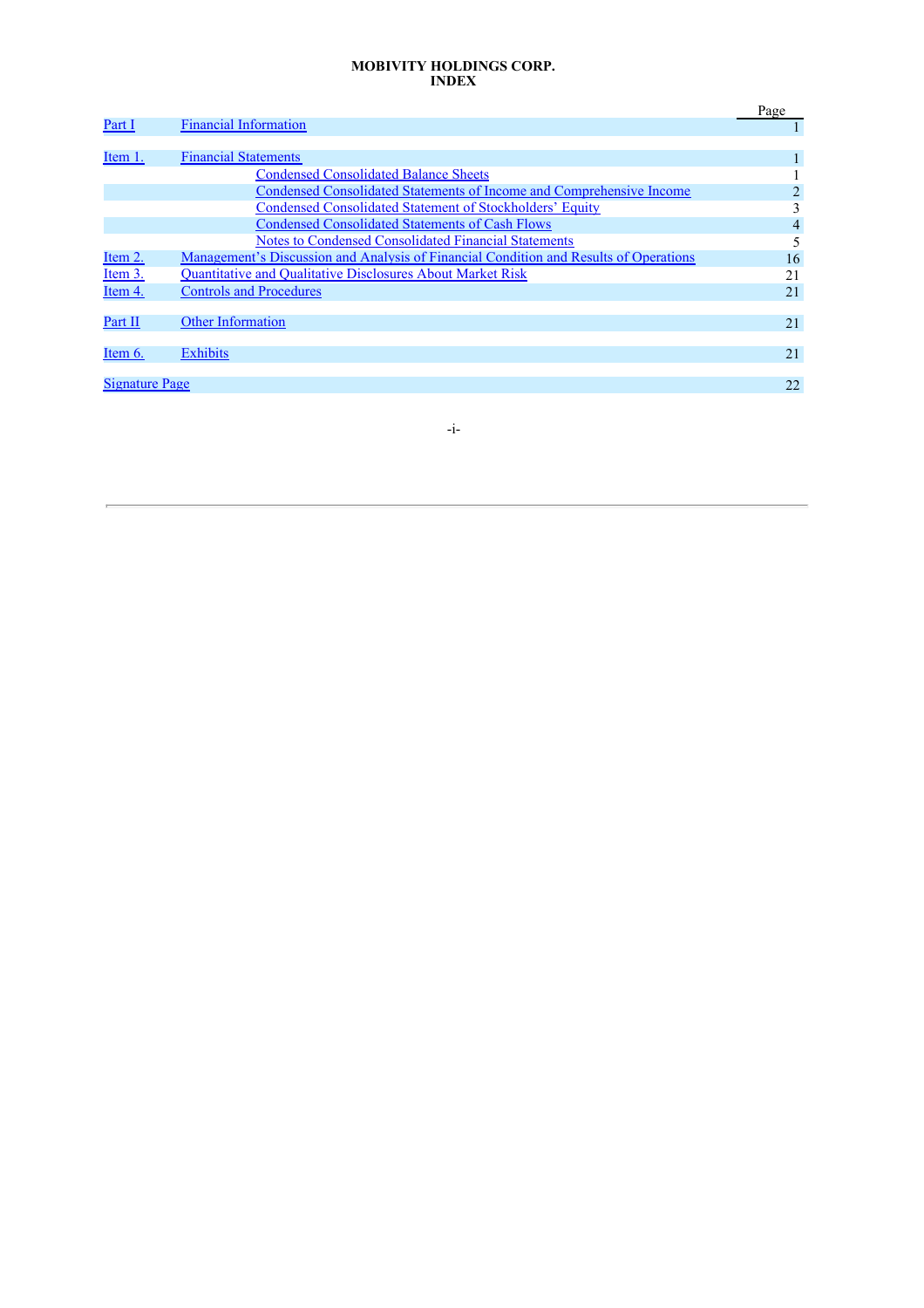# <span id="page-2-2"></span><span id="page-2-0"></span>**Part I - Financial Information**

# <span id="page-2-1"></span>**Item 1. Financial Statements**

## **Mobivity Holdings Corp. Condensed Consolidated Balance Sheets**

|                                                                                                                            | March 31,<br>2016 |                |                         | December 31,   |
|----------------------------------------------------------------------------------------------------------------------------|-------------------|----------------|-------------------------|----------------|
|                                                                                                                            |                   |                |                         | 2015           |
|                                                                                                                            |                   | (Unaudited)    |                         | (Audited)      |
| <b>ASSETS</b>                                                                                                              |                   |                |                         |                |
| <b>Current assets</b>                                                                                                      |                   |                |                         |                |
| Cash                                                                                                                       | \$                | 2,053,013      | <sup>\$</sup>           | 634,129        |
| Accounts receivable, net of allowance for doubtful accounts of \$240,973 and<br>\$237,383, respectively                    |                   | 791,221        |                         | 700,356        |
| Other current assets                                                                                                       |                   | 188,965        |                         | 131,345        |
| <b>Total current assets</b>                                                                                                |                   | 3,033,199      |                         | 1,465,830      |
| Goodwill                                                                                                                   |                   | 3,058,307      |                         | 1,921,072      |
| Intangible assets, net                                                                                                     |                   | 2,292,709      |                         | 2,373,689      |
| Other assets                                                                                                               |                   | 193,201        |                         | 173,022        |
| <b>TOTAL ASSETS</b>                                                                                                        | \$                | 8,577,416      | $\overline{\mathbf{S}}$ | 5,933,613      |
| <b>LIABILITIES AND STOCKHOLDERS' EQUITY</b>                                                                                |                   |                |                         |                |
| <b>Current liabilities</b>                                                                                                 |                   |                |                         |                |
| Accounts payable                                                                                                           | \$                | 871,811        | $\mathbf S$             | 375,363        |
| Accrued and deferred personnel compensation                                                                                |                   | 299,115        |                         | 414,314        |
| Deferred revenue and customer deposits                                                                                     |                   | 278,528        |                         | 72,624         |
| Notes payable                                                                                                              |                   | 96,903         |                         |                |
| Other current liabilities                                                                                                  |                   | 169,595        |                         | 197,145        |
| <b>Total current liabilities</b>                                                                                           |                   | 1,715,952      |                         | 1,059,446      |
| <b>Non-current liabilities</b>                                                                                             |                   |                |                         |                |
| Notes payable                                                                                                              |                   | 318,796        |                         |                |
| <b>Total non-current liabilities</b>                                                                                       |                   | 318,796        |                         |                |
| <b>Total liabilities</b>                                                                                                   |                   | 2,034,748      |                         | 1,059,446      |
| <b>Commitments and Contingencies (See Note 9)</b>                                                                          |                   |                |                         |                |
| <b>Stockholders' equity</b>                                                                                                |                   |                |                         |                |
| Common stock, \$0.001 par value; 50,000,000 shares authorized; 32,642,324 and<br>28,787,991, shares issued and outstanding |                   | 32,642         |                         | 28,788         |
| Equity payable                                                                                                             |                   | 350,862        |                         | 100,862        |
| Additional paid-in capital                                                                                                 |                   | 72,670,382     |                         | 69,903,527     |
| Accumulated other comprehensive loss                                                                                       |                   | (63,219)       |                         |                |
| Accumulated deficit                                                                                                        |                   | (66, 447, 999) |                         | (65, 159, 010) |
| Total stockholders' equity                                                                                                 |                   | 6,542,668      |                         | 4,874,167      |
| TOTAL LIABILITIES AND STOCKHOLDERS' EQUITY                                                                                 | \$                | 8,577,416      | \$                      | 5,933,613      |

*See accompanying notes to condensed consolidated financial statements (unaudited).*

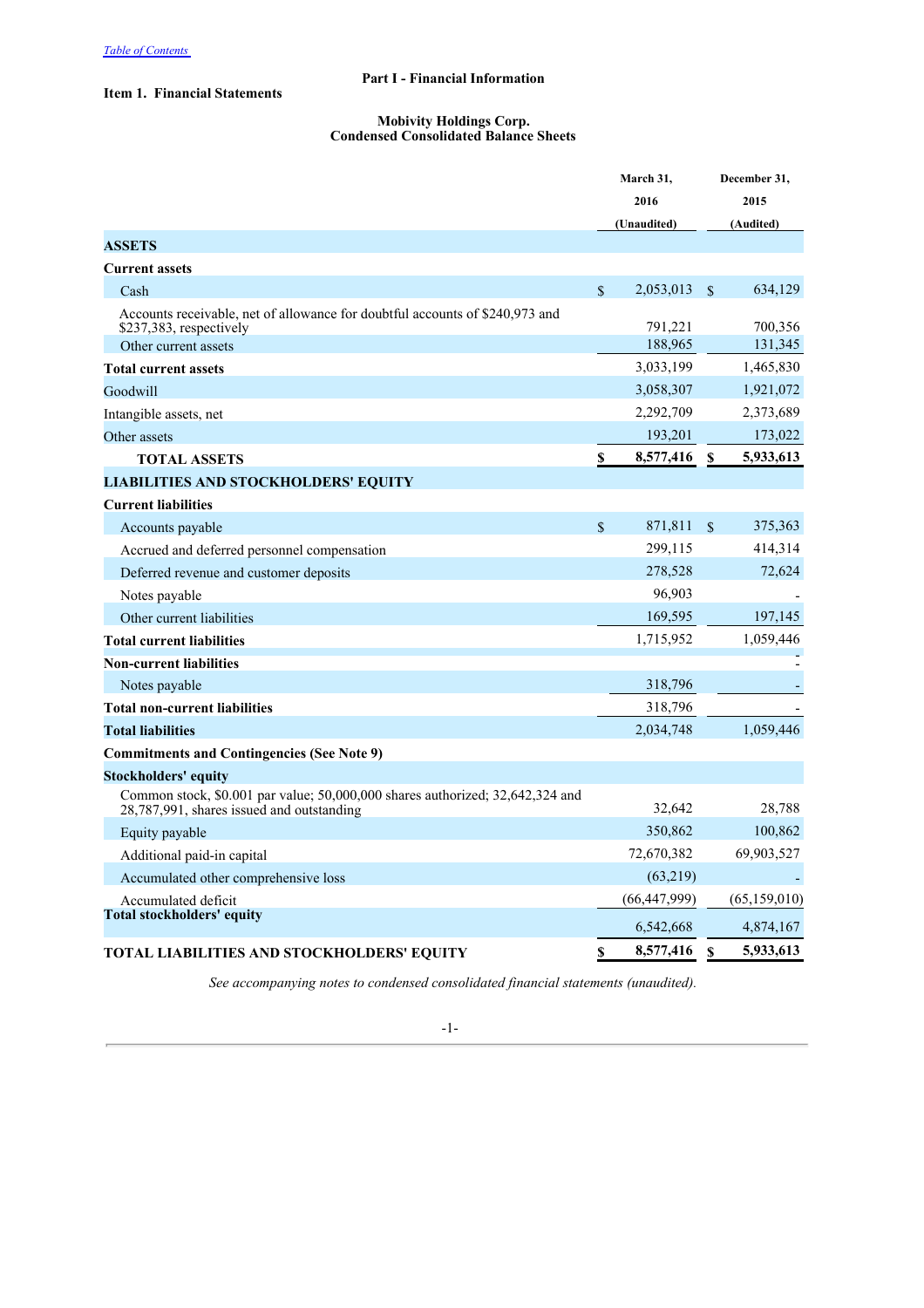#### <span id="page-3-0"></span>**Mobivity Holdings Corp. Condensed Consolidated Statements of Income and Comprehensive Income (Unaudited)**

|                                                                            | <b>Three Months Ended</b><br>March 31, |               |    |             |  |  |  |  |
|----------------------------------------------------------------------------|----------------------------------------|---------------|----|-------------|--|--|--|--|
|                                                                            |                                        |               |    |             |  |  |  |  |
|                                                                            |                                        | 2016          |    | 2015        |  |  |  |  |
| <b>Revenues</b>                                                            |                                        |               |    |             |  |  |  |  |
| Revenues                                                                   | $\mathbb{S}$                           | 1,845,240     | \$ | 940,172     |  |  |  |  |
| Cost of revenues                                                           |                                        | 436,624       |    | 263,914     |  |  |  |  |
| <b>Gross margin</b>                                                        |                                        | 1,408,616     |    | 676,258     |  |  |  |  |
|                                                                            |                                        |               |    |             |  |  |  |  |
| <b>Operating expenses</b>                                                  |                                        |               |    |             |  |  |  |  |
| General and administrative                                                 |                                        | 1,048,471     |    | 1,161,387   |  |  |  |  |
| Sales and marketing                                                        |                                        | 1,178,089     |    | 1,092,900   |  |  |  |  |
| Engineering, research, and development                                     |                                        | 331,982       |    | 114,144     |  |  |  |  |
| Depreciation and amortization                                              |                                        | 146,388       |    | 55,746      |  |  |  |  |
| <b>Total operating expenses</b>                                            |                                        | 2,704,930     |    | 2,424,177   |  |  |  |  |
|                                                                            |                                        |               |    |             |  |  |  |  |
| <b>Loss from operations</b>                                                |                                        | (1, 296, 314) |    | (1,747,919) |  |  |  |  |
|                                                                            |                                        |               |    |             |  |  |  |  |
| Other income/(expense)                                                     |                                        |               |    |             |  |  |  |  |
| Interest income                                                            |                                        | 368           |    | 56          |  |  |  |  |
| Interest expense                                                           |                                        | (7, 593)      |    |             |  |  |  |  |
| Change in fair value of derivative liabilities                             |                                        |               |    | 18,325      |  |  |  |  |
| Foreign currency gain/(loss)                                               |                                        | 14,550        |    |             |  |  |  |  |
| Total other income/(expense)                                               |                                        | 7,325         |    | 18,381      |  |  |  |  |
| <b>Loss before income taxes</b>                                            |                                        | (1, 288, 989) |    | (1,729,538) |  |  |  |  |
| Income tax expense                                                         |                                        |               |    |             |  |  |  |  |
| <b>Net loss</b>                                                            |                                        | (1, 288, 989) |    | (1,729,538) |  |  |  |  |
| Other comprehensive loss, net of income tax                                |                                        |               |    |             |  |  |  |  |
| Foreign currency translation adjustments                                   |                                        | (63,219)      |    |             |  |  |  |  |
| <b>Comprehensive loss</b>                                                  | \$                                     | (1,352,208)   | \$ | (1,729,538) |  |  |  |  |
| Net loss per share - basic and diluted                                     | \$                                     | (0.04)        | \$ | (0.08)      |  |  |  |  |
| Weighted average number of shares<br>during the period - basic and diluted |                                        | 29,778,439    |    | 23,022,420  |  |  |  |  |

*See accompanying notes to condensed consolidated financial statements (unaudited).*

-2-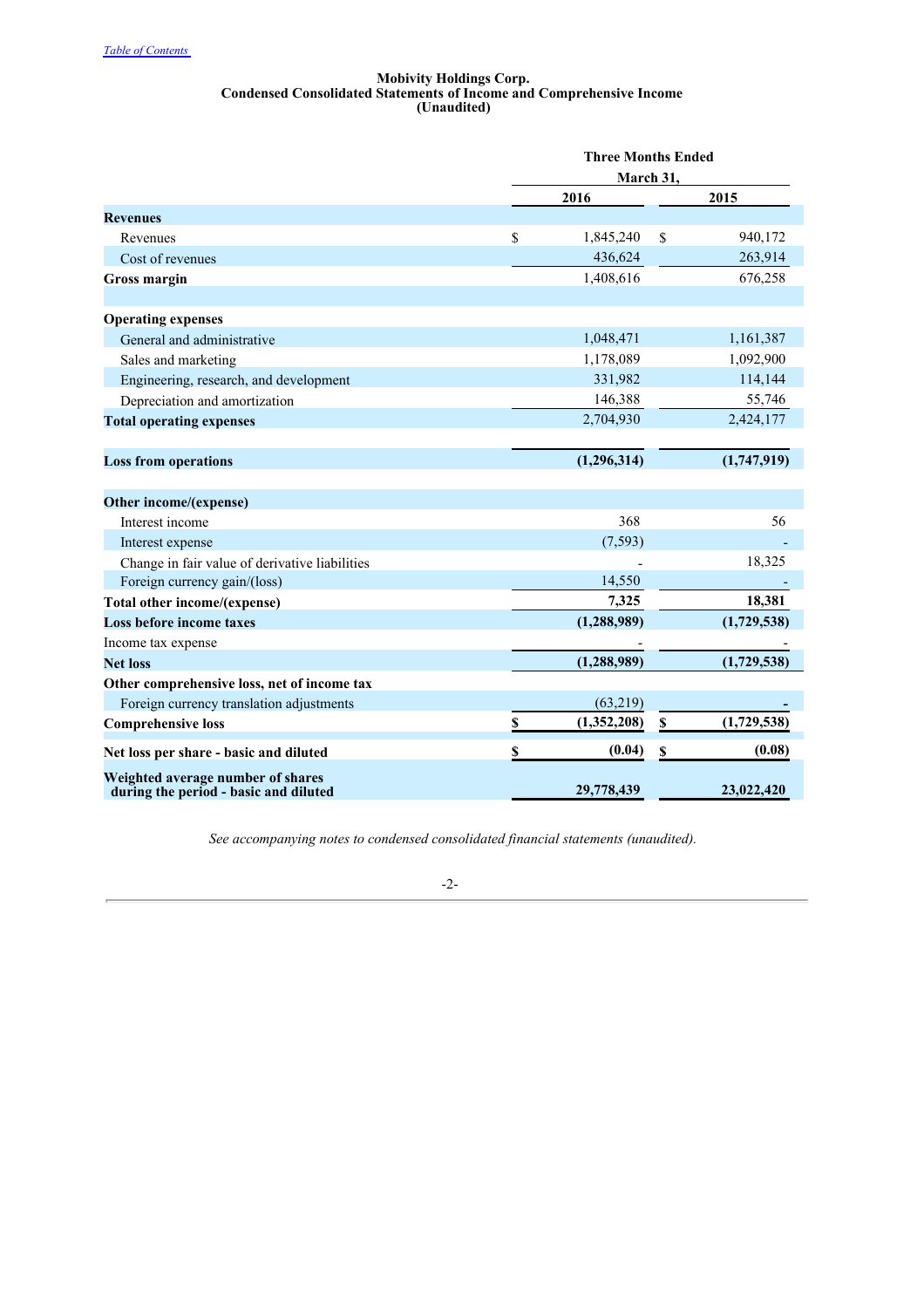## <span id="page-4-0"></span>**Mobivity Holdings Corp. Consolidated Statement of Stockholders' Equity**

|                                             | <b>Common Stock</b> |                                | <b>Equity</b> |                          |  |               | Additional |                          |                                 | Paid- |               | Accumulated<br>Other<br>Comprehensive |  | <b>Accumulated Total Stockholders'</b> |  |
|---------------------------------------------|---------------------|--------------------------------|---------------|--------------------------|--|---------------|------------|--------------------------|---------------------------------|-------|---------------|---------------------------------------|--|----------------------------------------|--|
|                                             | <b>Shares</b>       | <b>Dollars</b>                 |               | Payable                  |  | in Capital    |            | Loss                     | Deficit                         |       | Equity        |                                       |  |                                        |  |
| Balance, December 31, 2014                  | 22,748,193          | \$22,748                       |               | $$100,862$ \$            |  | 62,565,974 \$ |            |                          | $-$ \$(59,025,964) \$           |       | 3,663,620     |                                       |  |                                        |  |
| Issuance of common stock for<br>financing,  |                     |                                |               |                          |  |               |            |                          |                                 |       |               |                                       |  |                                        |  |
| net of transaction costs of \$234,500       | 4,805,000           | 4,805                          |               |                          |  | 4,565,695     |            |                          |                                 |       | 4,570,500     |                                       |  |                                        |  |
| Issuance of common stock for<br>services    | 310,870             | 311                            |               | $\overline{\phantom{a}}$ |  | 362,690       |            |                          |                                 |       | 363,001       |                                       |  |                                        |  |
| Issuance of common stock for<br>earnout     | 903,928             | 904                            |               |                          |  | 749,356       |            |                          |                                 |       | 750,260       |                                       |  |                                        |  |
| Stock based compensation                    | 20,000              | 20                             |               |                          |  | 1,659,812     |            |                          |                                 |       | 1,659,832     |                                       |  |                                        |  |
| Net loss                                    |                     |                                |               |                          |  |               |            |                          | (6, 133, 046)                   |       | (6, 133, 046) |                                       |  |                                        |  |
| Balance, December 31, 2015                  | 28,787,991          | $$28,788 \t S \t 100,862 \t S$ |               |                          |  | 69,903,527 \$ |            |                          | $-$ \$(65,159,010) \$           |       | 4,874,167     |                                       |  |                                        |  |
| Issuance of common stock for<br>acquisition | 1,015,000           | 1,015                          |               |                          |  | 709,485       |            |                          |                                 |       | 710,500       |                                       |  |                                        |  |
| Issuance of common stock for<br>financing   | 2,839,333           | 2,839                          |               | 250,000                  |  | 1,700,761     |            |                          |                                 |       | 1,953,600     |                                       |  |                                        |  |
| Stock based compensation                    |                     |                                |               |                          |  | 356,609       |            | $\overline{\phantom{0}}$ |                                 |       | 356,609       |                                       |  |                                        |  |
| Foreign currency translation<br>adjustment  |                     |                                |               |                          |  |               |            | (63,219)                 |                                 |       | (63,219)      |                                       |  |                                        |  |
| Net loss                                    |                     |                                |               |                          |  |               |            |                          | (1,288,989)                     |       | (1,288,989)   |                                       |  |                                        |  |
| Balance, March 31, 2016                     | 32,642,324 \$32,642 |                                |               | $$350,862$ \$            |  | 72,670,382 \$ |            |                          | $(63,219)$ \$ $(66,447,999)$ \$ |       | 6,542,668     |                                       |  |                                        |  |

*See accompanying notes to condensed consolidated financial statements (unaudited).*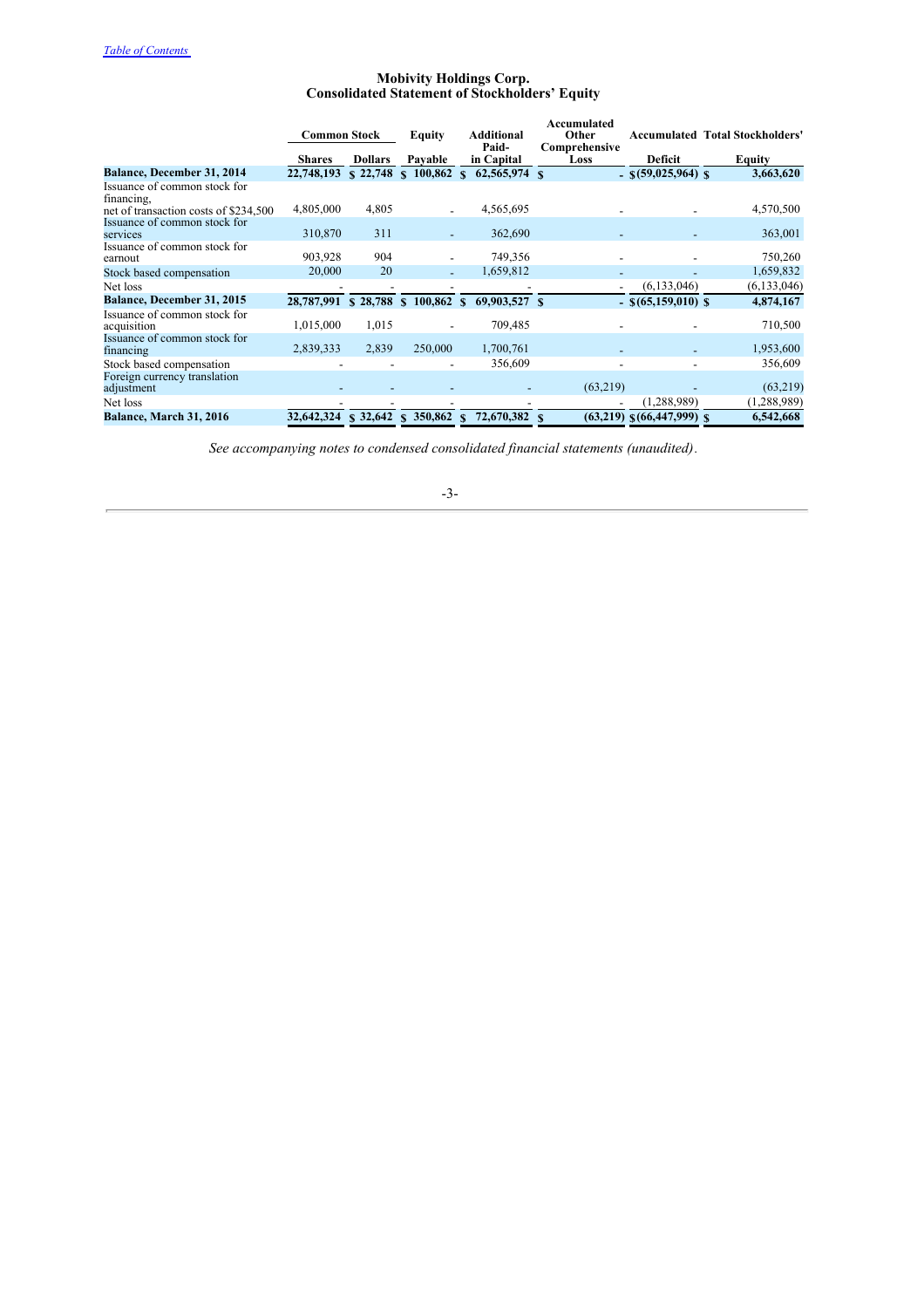#### <span id="page-5-0"></span>**Mobivity Holdings Corp. Consolidated Statements of Cash Flows (Unaudited)**

|                                                                             | <b>Three Months Ended</b><br>March 31, |                  |               |             |  |
|-----------------------------------------------------------------------------|----------------------------------------|------------------|---------------|-------------|--|
|                                                                             |                                        | 2016             |               | 2015        |  |
| <b>OPERATING ACTIVITIES</b>                                                 |                                        |                  |               |             |  |
| Net loss                                                                    | \$                                     | $(1,288,989)$ \$ |               | (1,729,538) |  |
| Adjustments to reconcile net loss to net cash used in operating activities: |                                        |                  |               |             |  |
| Bad debt expense                                                            |                                        | 3,743            |               | 7,222       |  |
| Amortization of deferred financing costs                                    |                                        | 103              |               |             |  |
| Common stock issued for services                                            |                                        |                  |               | 363,001     |  |
| Stock-based compensation                                                    |                                        | 356,609          |               | 344,267     |  |
| Depreciation and amortization expense                                       |                                        | 146,388          |               | 55,746      |  |
| Change in fair value of derivative liabilities                              |                                        |                  |               | (18, 325)   |  |
| Increase (decrease) in cash resulting from changes in:                      |                                        |                  |               |             |  |
| Accounts receivable                                                         |                                        | (89,753)         |               | 28,917      |  |
| Other current assets                                                        |                                        | (48, 897)        |               | (22,964)    |  |
| Other assets                                                                |                                        | 17,700           |               | (5,700)     |  |
| Accounts payable                                                            |                                        | 419,669          |               | 93,952      |  |
| Accrued and deferred personnel compensation                                 |                                        | (116, 191)       |               | (22, 501)   |  |
| Deferred revenue and customer deposits                                      |                                        | 205,904          |               | (74, 018)   |  |
| Other liabilities                                                           |                                        | (34,039)         |               | (5,955)     |  |
| Net cash used in operating activities                                       |                                        | (427,753)        |               | (985, 896)  |  |
| <b>INVESTING ACTIVITIES</b>                                                 |                                        |                  |               |             |  |
| Purchases of equipment                                                      |                                        | (4,237)          |               | (8,076)     |  |
| Acquisitions                                                                |                                        | 10,730           |               |             |  |
| Cash paid for patent                                                        |                                        | (10,000)         |               |             |  |
| Capitalized software development costs                                      |                                        | (51, 862)        |               | (214, 341)  |  |
| Net cash used in investing activities                                       |                                        | (55,369)         |               | (222, 417)  |  |
| <b>FINANCING ACTIVITIES</b>                                                 |                                        |                  |               |             |  |
| Deferred financing costs                                                    |                                        | (32, 287)        |               |             |  |
| Proceeds from issuance of common stock, net of issuance costs               |                                        | 1,953,600        |               | 4,295,500   |  |
| Net cash provided by financing activities                                   |                                        | 1,921,313        |               | 4,295,500   |  |
| Effect of foreign currency translation on cash flow                         |                                        | (19, 307)        |               |             |  |
| Net change in cash                                                          |                                        | 1,418,884        |               | 3,087,187   |  |
| Cash at beginning of period                                                 |                                        | 634,129          |               | 848,230     |  |
| Cash at end of period                                                       | \$                                     | 2,053,013        | $\mathbf{s}$  | 3,935,417   |  |
| <b>Supplemental disclosures:</b>                                            |                                        |                  |               |             |  |
| Cash paid during period for:                                                |                                        |                  |               |             |  |
| Interest                                                                    | \$                                     | 7,593            | <sup>\$</sup> |             |  |

*See accompanying notes to condensed consolidated financial statements (unaudited).*

-4-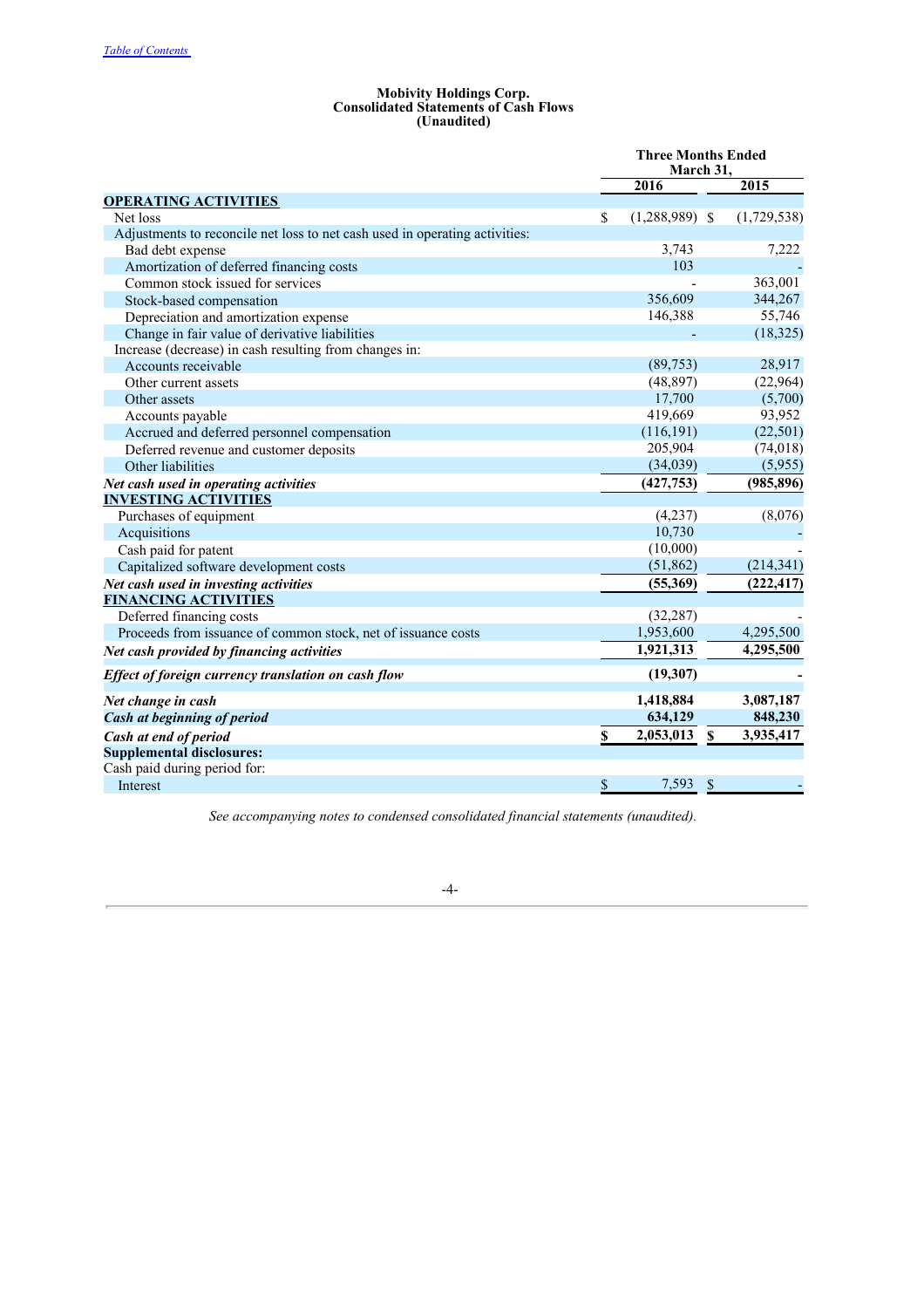#### <span id="page-6-0"></span>**Mobivity Holdings Corp. Notes to Condensed Consolidated Financial Statements (Unaudited)**

## **1. Nature of Operations and Basis of Presentation**

Mobivity Holdings Corp. (the "Company" or "we") is in the business of developing and operating proprietary platforms over which brands and enterprises can conduct national and localized, data-driven mobile marketing campaigns. Our proprietary platforms, consisting of software available to phones, tablets PCs, and Point of Sale (POS) systems, allow resellers, brands and enterprises to market their products and services to consumers through text messages sent directly to the consumers' via mobile phones, mobile smartphone applications, and dynamically printed receipt the consumers' via mobile phones, mobile smartphone applications, and dynamically printed receipt content. generate revenue by charging the resellers, brands and enterprises a per-message transactional fee, through fixed or variable software licensing fees, or via advertising fees.

The accompanying unaudited condensed consolidated financial statements have been prepared in accordance with accounting principles generally accepted in the United States of America ("GAAP") for interim financial information and with the instructions to Form 10-Q and Rule 8-03 of Regulation S-X promulgated by the Securities and Exchange Commission ("SEC"). Accordingly, they do not include all of the information and disclosures required by GAAP for annual financial statements. The accompanying unaudited consolidated financial statements should be read in conjunction with the condensed consolidated financial statements and notes thereto in the Company's Annual Report on Form 10-K for the year ended December 31, 2015 filed with the SEC on March 30, 2016.

In the opinion of management, such statements include all adjustments (consisting only of normal recurring items) which are considered necessary for a fair presentation of our condensed consolidated financial statements as of March 31, 2016, and for the three months ended March 31, 2016 and 2015. The results of operations for the three months ended March 31, 2016 are not necessarily indicative of the operating results for the full year ending December 31, 2016.

## **2. Summary of Significant Accounting Policies**

## *Principles of Consolidation*

The consolidated financial statements include the accounts of the Company and its wholly-owned subsidiary. All significant intercompany balances and transactions have been eliminated.

## *Use of Estimates*

The preparation of financial statements in conformity with GAAP requires management to make estimates and assumptions that affect the reported amounts of assets and liabilities and disclosure of contingent assets and liabilities at the date of the financial statements and the reported amounts of expenses during the reporting period. Significant estimates used are those related to stock-based compensation, asset impairments, the valuation and useful lives of depreciable tangible and certain intangible assets, the fair value of common stock used in acquisitions of businesses, the fair value of assets and liabilities acquired in acquisitions of businesses, and the valuation allowance of deferred tax assets. Management believes that these estimates are reasonable; however, actual results may differ from these estimates.

## *Goodwill and Intangible Assets*

Goodwill is tested for impairment at a minimum on an annual basis. Goodwill is tested for impairment at the reporting unit level by first performing a qualitative assessment to determine whether it is more likely than not that the fair value of the reporting unit is less than its carrying value. If the reporting unit does not pass the qualitative assessment, then the reporting unit's carrying value is compared to its fair value. The fair values of the reporting units are estimated using market and discounted cash flow approaches. Goodwill is considered impaired if the carrying value of the reporting unit exceeds its fair value. The discounted cash flow approach uses expected future operating results. Failure to achieve these expected results may cause a future impairment of goodwill at the reporting unit.

Intangible assets consist of patents and trademarks, purchased customer contracts, purchased customer and merchant relationships, purchased trade names, purchased technology, non-compete agreements, and software development costs. Intangible assets are amortized over the period of estimated benefit using the straight-line method and estimated useful lives ranging from ten to twenty years. No significant residual value is estimated for intangible assets.

## *Software Development Costs*

Software development costs include direct costs incurred for internally developed products and payments made to independent software developers and/or contract engineers. The Company accounts for software development costs in accordance with the FASB guidance for the costs of computer software to be sold, leased, or otherwise marketed ("ASC Subtopic 985-20"). Software development costs are capitalized once the technological feasibility of a product is established and such costs are determined to be recoverable. Technological

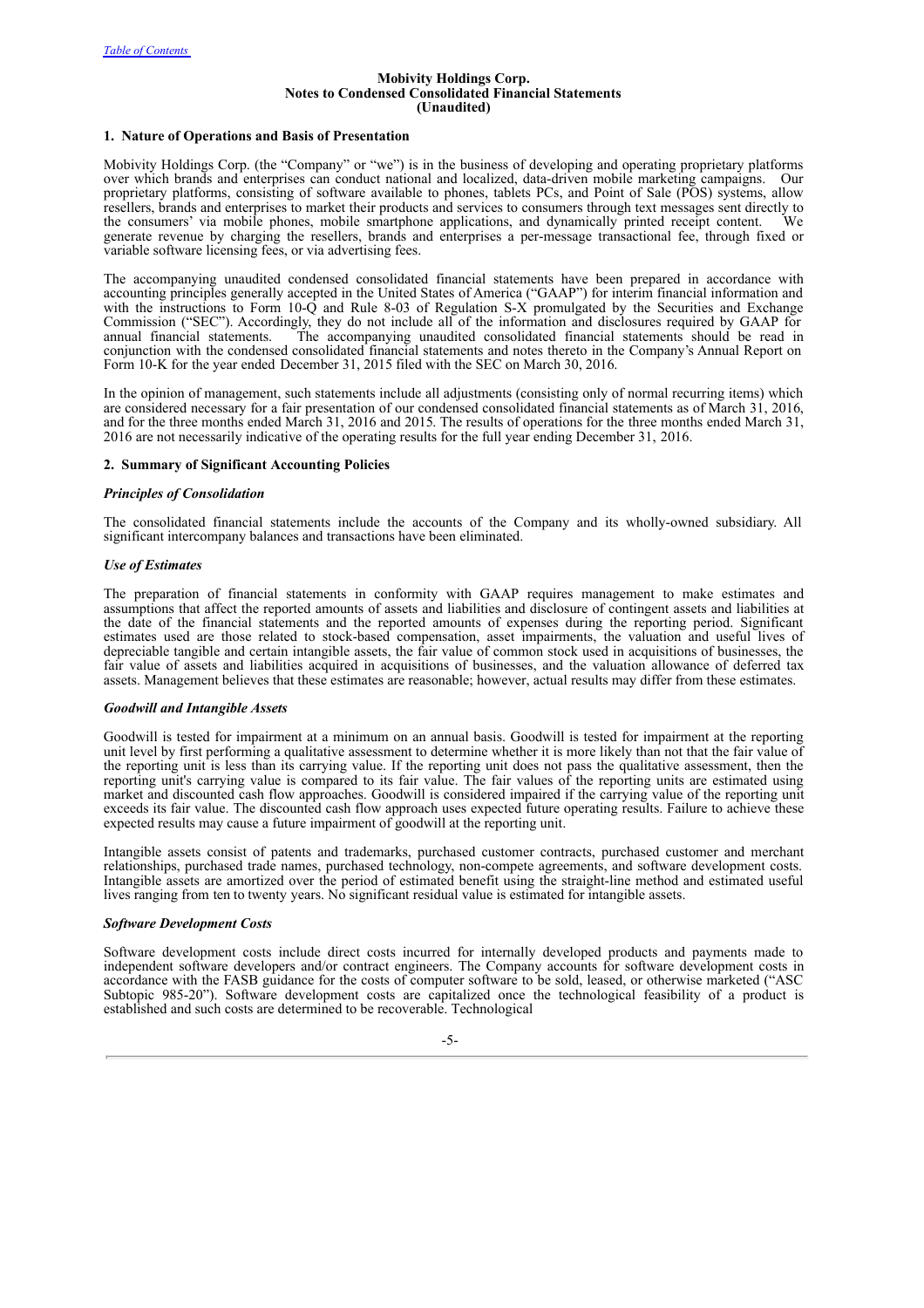feasibility of a product encompasses technical design documentation and integration documentation, or the completed and tested product design and working model. Software development costs are capitalized once technological feasibility of a product is established and such costs are determined to be recoverable against future revenues. Technological feasibility is evaluated on a project-by-project basis. Amounts related to software development that are not capitalized are charged immediately to the appropriate expense account. Amounts that are considered 'research and development' that are not capitalized are immediately charged to engineering, research, and development expense.

Capitalized costs for those products that are cancelled or abandoned are charged to product development expense in the period of cancellation. Commencing upon product release, capitalized software development costs are amortized to "Amortization Expense - Development" based on the straight-line method over a twenty-four month period.

The Company evaluates the future recoverability of capitalized software development costs on an annual basis. For products that have been released in prior years, the primary evaluation criterion is ongoing relations with the customer.

#### *Impairment of Long-Lived Assets*

We evaluate long-lived assets (including intangible assets) for impairment whenever events or changes in circumstances indicate that the carrying amount of a long-lived asset may not be recoverable. An asset is considered impaired if its carrying amount exceeds the undiscounted future net cash flow the asset is expected to generate.

#### *Foreign Currency Translation*

The Company translates the financial statements of its foreign subsidiary from the local (functional) currency into US Dollars using the year or reporting period end or average exchange rates in accordance with the requirements of Accounting Standards Codification subtopic 830-10, *Foreign Currency Matters* ("ASC 830-10")*.* Assets and liabilities of these subsidiaries were translated at exchange rates as of the balance sheet date. Revenues and expenses are translated at average rates in effect for the periods presented. The cumulative translation adjustment is included in the accumulated other comprehensive gain (loss) within shareholders' equity. Foreign currency transaction gains and losses arising from exchange rate fluctuations on transactions denominated in a currency other than the functional currency are included in the unaudited Condensed Consolidated Statements of Income and Comprehensive Income.

#### *Revenue Recognition and Concentrations*

Our SmartReceipt and C4 Mobile Marketing and customer relationship management are hosted solutions. We generate revenue from licensing our software to clients in our software as a service model, per-message and per-minute transactional fees, and customized professional services. We recognize license/subscription fees over the period of the contract, service fees as the services are performed, and per-message or per-minute transaction revenue when the transaction takes place. We recognize revenue at the time that the services are rendered, the selling price is fixed, and collection is reasonably assured, provided no significant obligations remain. We consider authoritative guidance on multiple deliverables in determining whether each deliverable represents a separate unit of accounting. Some customers are billed on a month to month basis with no contractual term and is collected by credit card. Revenue is recognized at the time that the services are rendered and the selling price is fixed with a set range of plans. Cash received in advance of the performance of services is recorded as deferred revenue.

We generate revenue from the Stampt App through customer agreements with business owners. Revenue is principally derived from monthly subscription fees which provide a license for unlimited use of the Stampt App by the business owners and their customers. The subscription fee is billed each month to the business owner. Revenue is recognized monthly as the subscription revenues are billed. There are no per-minute or transaction fees associated with the Stampt App.

During the three months ended March 31, 2016 and 2015, one customer accounted for 46% and 36%, respectively, of our revenues.

#### *Comprehensive Income (Loss)*

Comprehensive income (loss) is defined as the change in equity during a period from transactions and other events and circumstances from non-owner sources. We are required to record all components of comprehensive income (loss) in the consolidated financial statements in the period in which they are recognized. Net income (loss) and other comprehensive income (loss), including foreign currency translation adjustments and unrealized gains and losses on investments, are reported, net of their related tax effect, to arrive at comprehensive income (loss). For the three months ended March 31, 2016, the comprehensive loss was \$1,352,208. For the three months ended March 31, 2015, the comprehensive loss was equal to the net loss.

## *Net Loss Per Common Share*

Basic net loss per share excludes any dilutive effects of options, shares subject to repurchase and warrants. Diluted net loss per share includes the impact of potentially dilutive securities. During the three months ended March 31, 2016 and 2015, we had securities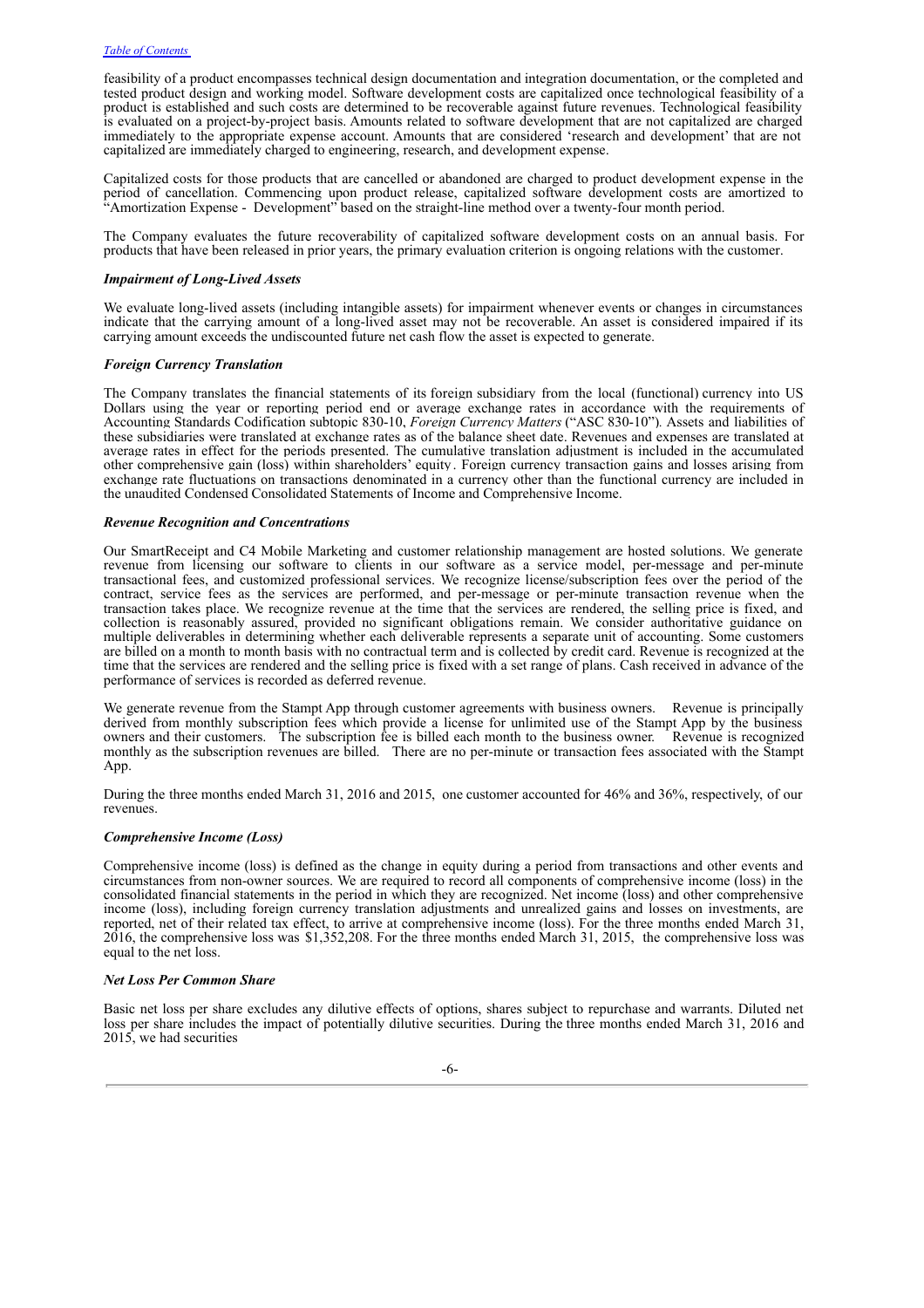outstanding which could potentially dilute basic earnings per share in the future, but were excluded from the computation of diluted net loss per share, as their effect would have been anti-dilutive.

## *Reclassifications*

Certain amounts from prior periods have been reclassified to conform to the current period presentation.

## *Recent Accounting Pronouncements*

Accounting standards promulgated by the FASB are subject to change. Changes in such standards may have an impact on the Company's future financial statements. The following are a summary of recent accounting developments.

In February 2016, the Financial Accounting Standards Board ("FASB") issued Accounting Standards Update ("ASU") 2016-02, "Leases (Topic 842) ". Under this guidance, an entity is required to recognize right-of-use assets and lease liabilities on its balance sheet and disclose key information about leasing arrangements. This guidance offers specific accounting guidance for a lessee, a lessor and sale and leaseback transactions. Lessees and lessors are required to disclose qualitative and quantitative information about leasing arrangements to enable a user of the financial statements to assess the amount, timing and uncertainty of cash flows arising from leases. This guidance is effective for annual reporting periods beginning after December 15, 2018, including interim periods within that reporting period, and requires a modified retrospective adoption, with early adoption permitted. The Company is currently evaluating the impact of the adoption of this standard will have on our consolidated financial statements.

In March 2016, the FASB issued ASU 2016-08, "Revenue from Contracts with Customers (Topic 606): Principal versus Agent Considerations (Reporting Revenue Gross verses Net)". This amendment provides additional clarification and implementation guidance on the previously issued ASU 2014-09, "Revenue from Contracts with Customers (Topic 606)". The amendments in ASU 2016-08 clarify how an entity should identify the specified good or service for the principal versus agent evaluation and how it should apply the control principle to certain types of arrangements. The adoption of ASU 2016-08 is to coincide with an entity's adoption of ASU 2014-09, which we intend to adopt for interim and annual reporting periods beginning after December 15, 2017. The Company is currently evaluating the impact that these standards will have on our consolidated financial statements.

In March 2016, the FASB issued ASU 2016-09, "Compensation - Stock Compensation (Topic 718): Improvements to Employee Share-Based Payment Accounting". The standard is intended to simplify several areas of accounting for sharebased compensation arrangements, including the income tax impact, classification on the statement of cash flows and forfeitures. ASU 2016-09 is effective for fiscal years, and interim periods within those years, beginning after December 15, 2016, and early adoption is permitted. The Company is currently evaluating the impact of the adoption of this standard will have on our consolidated financial statements.

In April 2015, the FASB issued ASU 2015-05 regarding Subtopic 350-40, "Intangibles - Goodwill and Other - Internal-Use Software." The amendments in ASU 2015-05 provide guidance to customers about whether a cloud computing arrangement includes a software license. If a cloud computing arrangement includes a software license, the customer should account for the software license element of the arrangement consistent with other software licenses. If a cloud computing arrangement does not include a software license, the customer should account for the arrangement as a service contract. The amendments in ASU 2015-05 are effective for annual and interim periods beginning after December 15, 2015. Early adoption is permitted. The amendments in ASU 2015-05 may be applied either prospectively to all arrangements entered into or materially modified after the effective date or retrospectively. The Company is currently evaluating the impact of the adoption of this standard will have on our consolidated financial statements.

## **3. Acquisitions**

## *LiveLenz Acquisition*

On January 15, 2016, we acquired all of the outstanding capital stock of LiveLenz Inc., a Nova Scotia corporation ("LiveLenz"), pursuant to an agreement dated January 15, 2016 among the Company and the stockholders of LiveLenz. Pursuant to the agreement, we acquired all of the capital stock of LiveLenz in consideration of our issuance of 1,000,000 shares ("Consideration Shares") of our common stock to the LiveLenz stockholders, our issuance of an additional 15,000 share of our common stock in satisfaction of certain liabilities of LiveLenz, and the assumption of their existing liabilities. The agreement included customary representations, warranties, and covenants by us and the LiveLenz stockholders, including the LiveLenz stockholders' agreement to indemnify us against certain claims or losses resulting from certain breaches of representations, warranties or covenants by the LiveLenz stockholders in the agreement. Pursuant to the agreement, the LiveLenz stockholders have agreed to adjust the number of Consideration Shares downward based on LiveLenz' working capital as of the closing and in the event of any claims for indemnification by us. The LiveLenz stockholders have agreed that 100% of the Consideration Shares will be escrowed for a period of 18 months and subject to forfeiture based on indemnification claims by us or the final determination of LiveLenz' working capital as of the closing date.

-7-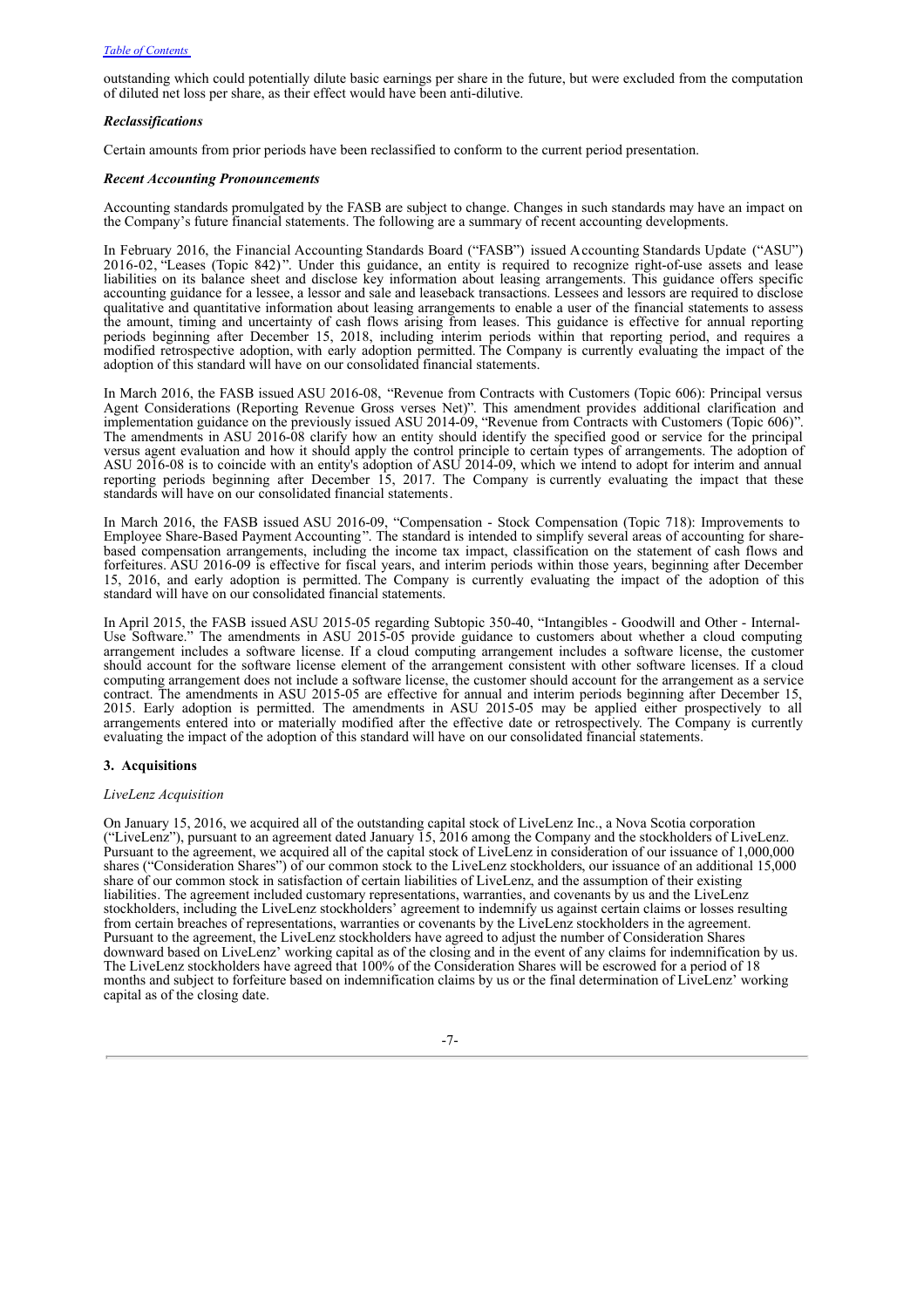The allocation of the purchase price to assets and liabilities based upon fair value determinations was as follows:

| Cash                     | \$<br>10,730 |
|--------------------------|--------------|
| Accounts receivable, net | 4,193        |
| Inventory                | 5,318        |
| Other assets             | 7,024        |
| Goodwill                 | 1,137,235    |
| Total assets acquired    | 1,164,500    |
| Liabilities assumed      | (454,000)    |
| Net assets acquired      | 710,500      |
|                          |              |

The purchase price consists of the following:

| Common stock         | 10.500  |
|----------------------|---------|
| Total purchase price | '10.500 |

The following information presents unaudited pro forma consolidated results of operations for the three months ended March 31, 2015 as if the Livelenz acquisition described above had occurred on January 1, 2015. The pro forma financial information is not necessarily indicative of the operating results that would have occurred if the acquisition been consummated as of the date indicated, nor are they necessarily indicative of future operating results.

## Mobivity Holdings Corp. Unaudited Pro Forma Condensed Consolidated Statement of Operations Three Months Ended March 31, 2015

|                                                   | Livelenz<br><b>Mobivity</b> |             |               |           | Pro forma<br>adjustments |  | Pro forma<br>combined |             |
|---------------------------------------------------|-----------------------------|-------------|---------------|-----------|--------------------------|--|-----------------------|-------------|
| Revenues                                          |                             |             |               |           |                          |  |                       |             |
| Revenues                                          | $\mathcal{S}$               | 940,172     | $\mathcal{S}$ | 90,581    | \$                       |  | S.                    | 1,030,753   |
| Cost of revenues                                  |                             | 263,914     |               | 23,136    |                          |  |                       | 287,050     |
| Gross margin                                      |                             | 676,258     |               | 67,445    |                          |  |                       | 743,703     |
|                                                   |                             |             |               |           |                          |  |                       |             |
| Operating expenses                                |                             |             |               |           |                          |  |                       |             |
| General and administrative                        |                             | 1,161,387   |               | 17,943    |                          |  |                       | 1,179,330   |
| Sales and marketing                               |                             | 1,092,900   |               | 95,756    |                          |  |                       | 1,188,656   |
| Engineering, research, and development            |                             | 114,144     |               |           |                          |  |                       | 114,144     |
| Depreciation and amortization                     |                             | 55,746      |               | 609       |                          |  |                       | 56,355      |
| Total operating expenses                          |                             | 2,424,177   |               | 114,308   |                          |  |                       | 2,538,485   |
|                                                   |                             |             |               |           |                          |  |                       |             |
| Loss from operations                              |                             | (1,747,919) |               | (46, 863) |                          |  |                       | (1,794,782) |
|                                                   |                             |             |               |           |                          |  |                       |             |
| Other income/(expense)                            |                             |             |               |           |                          |  |                       |             |
| Interest income                                   |                             | 56          |               |           |                          |  |                       | 56          |
| Interest expense                                  |                             |             |               | (8, 868)  |                          |  |                       | (8, 868)    |
| Change in fair value of derivative<br>liabilities |                             | 18,325      |               |           |                          |  |                       | 18,325      |
|                                                   |                             |             |               | 22,020    |                          |  |                       | 22,020      |
| Foreign Currency Gain/(Loss)                      |                             |             |               |           |                          |  |                       |             |
| Total other income/(expense)                      |                             | 18,381      |               | 13,152    |                          |  |                       | 31,533      |
|                                                   |                             | (1,729,538) |               | (33,711)  |                          |  |                       | (1,763,249) |
| Loss before income taxes                          |                             |             |               |           |                          |  |                       |             |
| Income tax expense                                |                             |             |               |           |                          |  |                       |             |
|                                                   |                             |             |               |           |                          |  |                       |             |
| Net loss                                          |                             | (1,729,538) | \$            | (33,711)  | $\mathcal{S}$            |  |                       | (1,763,249) |
|                                                   |                             |             |               |           |                          |  |                       |             |
| Net loss per share - basic and diluted            | \$                          | (0.08)      |               |           |                          |  | S                     | (0.08)      |
|                                                   |                             |             |               |           |                          |  |                       |             |
| Weighted average number of shares                 |                             |             |               |           |                          |  |                       |             |
| during the period - basic and diluted             |                             | 23,022,420  |               |           |                          |  |                       | 23,022,420  |
|                                                   |                             |             |               |           |                          |  |                       |             |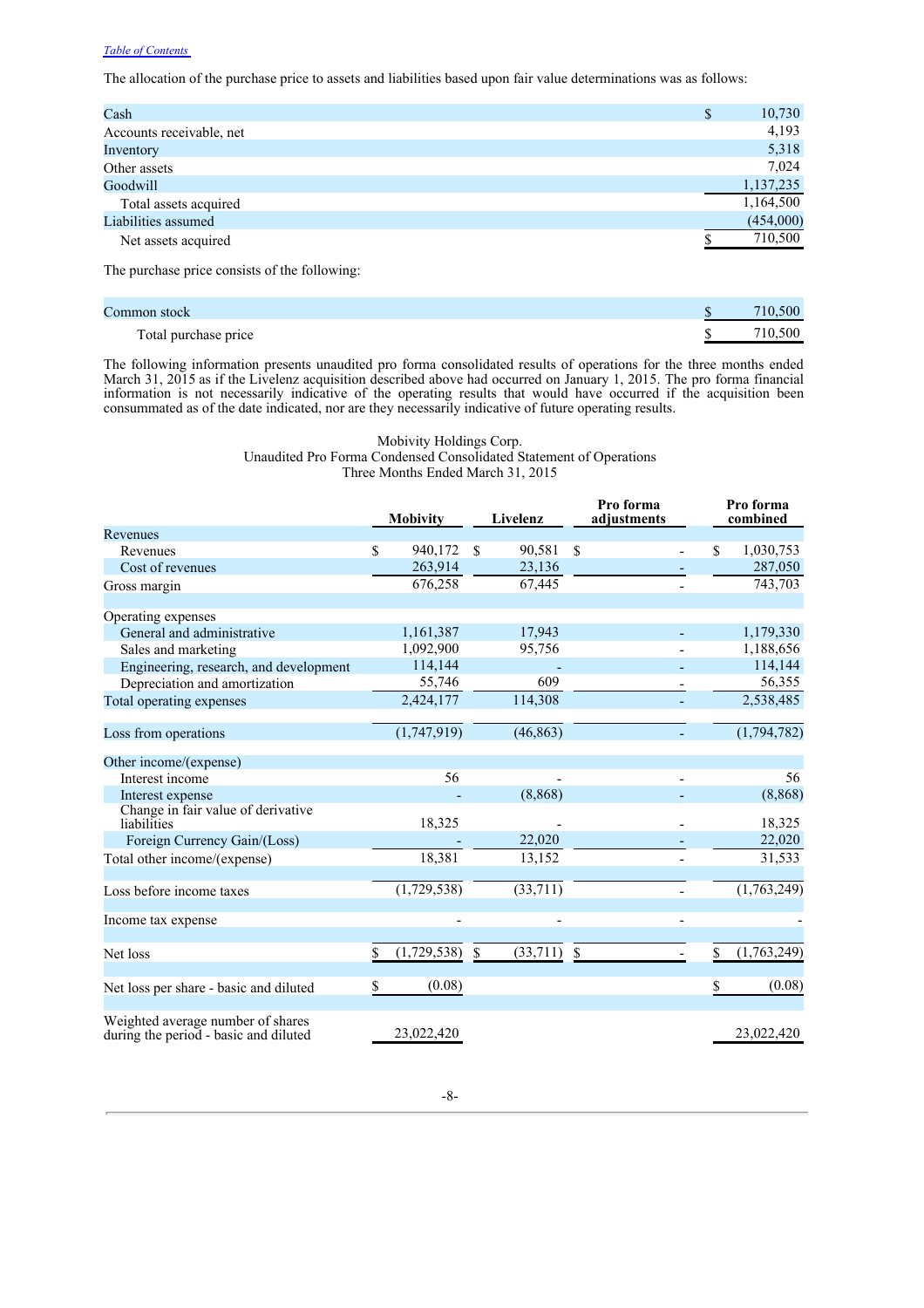# **4. Goodwill and Purchased Intangibles**

## **Goodwill**

The carrying value of goodwill at March 31, 2016 and December 31, 2015 was \$3,058,307 and \$1,921,072, respectively.

## Intangible assets

The following table presents details of our purchased intangible assets as of March 31, 2016 and December 31, 2015:

|                                     | <b>Balance at</b><br>December 31,<br>2015 | <b>Additions</b>         | <b>Impairments</b> |                          | Amortization | <b>Balance at</b><br>March 31,<br>2016 |
|-------------------------------------|-------------------------------------------|--------------------------|--------------------|--------------------------|--------------|----------------------------------------|
| Patents and trademarks              | 78,931                                    | $10,000 \text{ s}$       |                    | - \$                     | $(1,974)$ \$ | 86,957                                 |
| Customer and merchant relationships | 1,373,513                                 | $\overline{\phantom{0}}$ |                    | $\overline{\phantom{a}}$ | (41,621)     | 1,331,892                              |
| Trade name                          | 135,567                                   |                          |                    | $\overline{\phantom{a}}$ | $(4,108)$ \$ | 131,459                                |
| Acquired technology                 | 187.298                                   |                          |                    | $\overline{\phantom{a}}$ | $(5,676)$ \$ | 181,622                                |
|                                     | 1,775,309                                 | 10,000                   |                    | $\sim$                   | (53,379)     | 1,731,930                              |

The intangible assets are being amortized on a straight line basis over their estimated useful lives of ten to twenty years.

Amortization expense for intangible assets was \$53,379 and \$53,692 for the three months ended March 31, 2016 and 2015, respectively.

The estimated future amortization expense of our intangible assets as of March 31, 2016 is as follows:

## **Year ending December 31, Amount**

| $1.041$ $0.0441$ $0.0001$ $0.001$ |    | .         |
|-----------------------------------|----|-----------|
| 2016                              | S  | 160,139   |
| 2017                              |    | 213,519   |
| 2018                              |    | 213,519   |
| 2019                              |    | 213,519   |
| 2020                              |    | 213,519   |
| Thereafter                        |    | 717,715   |
| Total                             | ٨Đ | 1,731,930 |

## **5. Software Development Costs**

The Company has capitalized certain costs for software developed or obtained for internal use during the application development stage as it relates to specific contracts. The amounts capitalized include external direct costs of services used in developing internal-use software and for payroll and payroll-related costs of employees directly associated with the development activities.

The following table presents details of our software development costs as of March 31, 2016 and December 31, 2015:

|                            | <b>Balance at</b><br>December 31,<br>2015 | <b>Additions</b> | Amortization | <b>Balance at</b><br>March 31,<br>2016 |
|----------------------------|-------------------------------------------|------------------|--------------|----------------------------------------|
| Software Development Costs | 598,380                                   | 51.862           | (89, 463)    | 560,779                                |
|                            | 598.380                                   | 51.862           | (89.463)     | 560,779                                |

Software development costs are being amortized on a straight line basis over their estimated useful life of two years.

Amortization expense for software development costs was \$89,463 and \$0 for the three months ended March 31, 2016 and 2015.

## -9-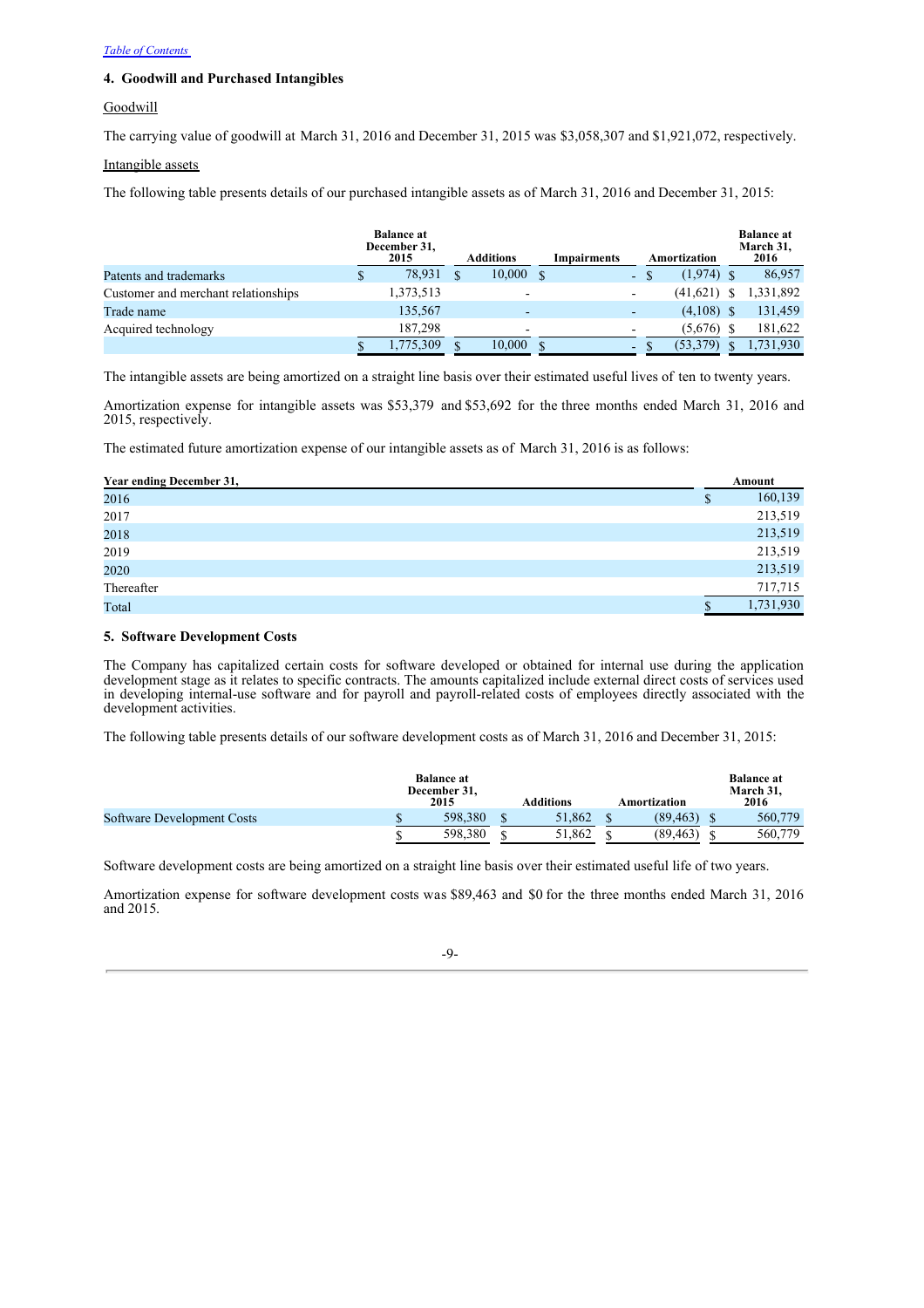The estimated future amortization expense of software development costs as of March 31, 2016 is as follows:

| Year ending December 31, |   | Amount                   |
|--------------------------|---|--------------------------|
| 2016                     | D | 286,439                  |
| 2017                     |   | 232,227                  |
| 2018                     |   | 42,113                   |
| 2019                     |   | $\overline{\phantom{0}}$ |
| 2020                     |   |                          |
| Thereafter               |   | $\overline{\phantom{0}}$ |
| Total                    |   | 560,779                  |

## **6. Notes Payable and Interest Expense**

The following table presents details of our notes payable as of March 31, 2016 and December 31, 2015:

| Facility                                    | <b>Maturity</b>   | <b>Interest Rate</b> |               | <b>Balance at</b><br>March 31,<br>2016 | <b>Balance at</b><br>December 31,<br>2015 |
|---------------------------------------------|-------------------|----------------------|---------------|----------------------------------------|-------------------------------------------|
| <b>BDC</b> Term Loan                        | December 15, 2017 | 12%                  | <sup>\$</sup> | 345,465 \$                             |                                           |
| <b>ACOA</b> Note                            | May 1, 2021       |                      |               | 70.234                                 |                                           |
| SVB Working Capital Line of Credit Facility | March 30, 2018    | Variable             |               |                                        |                                           |
| <b>Total Debt</b>                           |                   |                      |               | 415,699                                |                                           |
| Less current portion                        |                   |                      |               | (96,903)                               |                                           |
| Long-term debt, net of current portion      |                   |                      |               | 318,796                                |                                           |

## *BDC Term Loan*

On January 8, 2016, Livelenz (a wholly-owned subsidiary of the Company,) entered into an amendment of their original loan agreement dated August 26, 2011 with the Business Development Bank of Canada ("BDC"). Under this agreement the loan will mature, and the commitments will terminate on December 15, 2017.

## *ACOA Note*

On April 29, 2016, Livelenz (a wholly-owned subsidiary of the Company), entered into an amendment of the original agreement dated December 2, 2014 with the Atlantic Canada Opportunities Agency ("ACOA"). Under this agreement the note will mature, repayments will begin on June 1, 2016, and the commitments will terminate on May 1, 2021.

## *SVB Working Capital Line of Credit Facility*

In March 2016, we entered into a Working Capital Line of Credit Facility (the "Facility") with Silicon Valley Bank ("SVB") to provide up to \$2 million to finance our general working capital needs. The Facility is funded based on cash on deposit balances and advances against our accounts receivable based on customer invoicing. Interest on Facility borrowings is calculated at rates between the prime rate minus 1.75% and prime rate plus 3.75% based on the borrowing base formula used at the time of borrowing. The Facility contains standard events of default, including payment defaults, breaches of representations, breaches of affirmative or negative covenants, and bankruptcy. There are no financial covenants and as of the date of this report there are no borrowings under the Facility.

Under the terms of the Facilty, the Company is obligated to pay a commitment fee on the available unused amount of the Facility commitments equal to 0.5% per annum.

The Company capitalized debt issuance costs of \$32,287 as of March 31, 2016 related to the Facility, which are being amortized on a straight-line basis to interest expense over the two-year term of the Facility.

## *Interest Expense*

Interest expense was \$7,593 during the three months ended March 31, 2016.

## $-10-$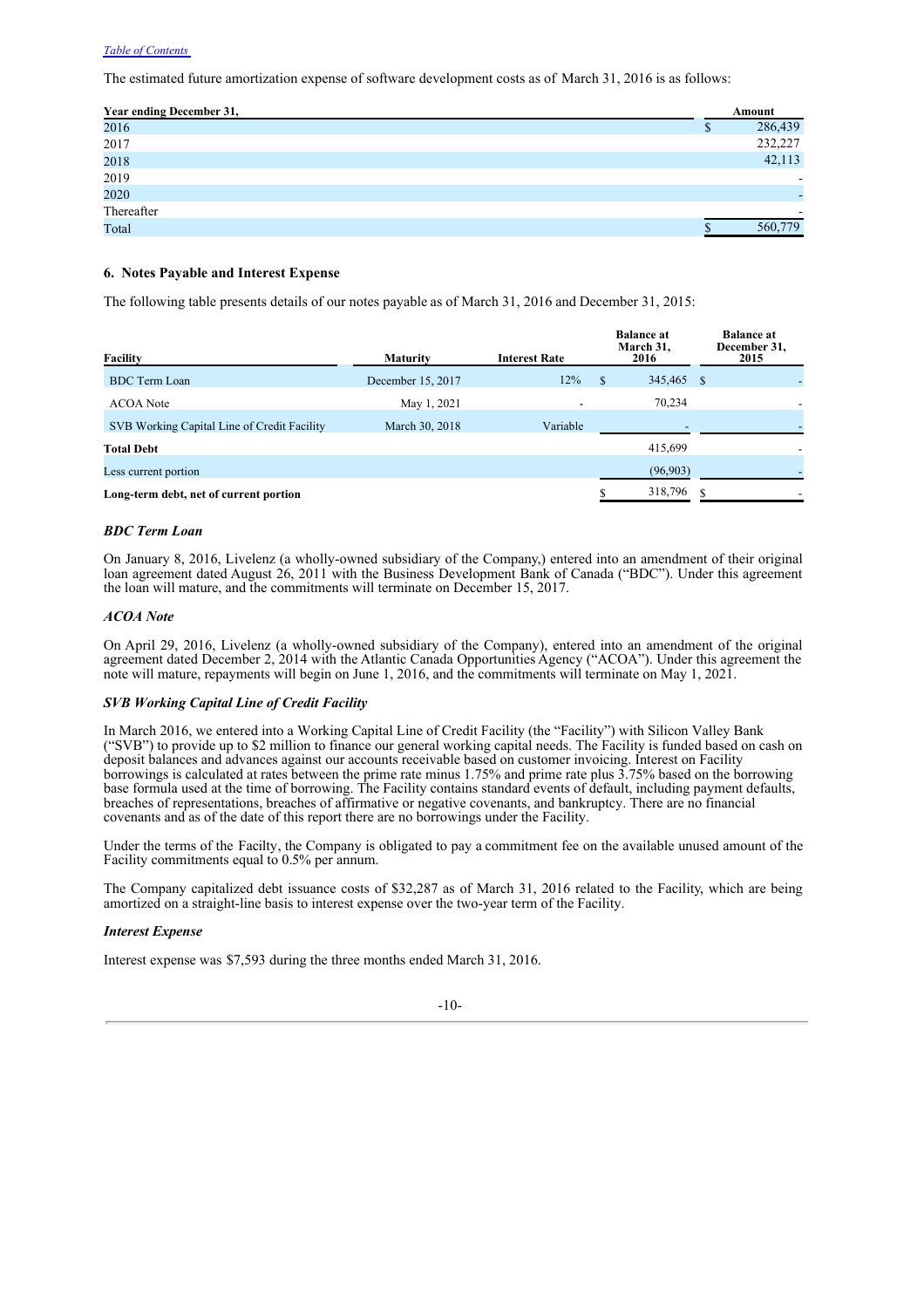## **7. Stockholders' Equity**

#### *Common Stock*

## 2015

On January 13, 2015, Michael Bynum, president and a member of the board of directors of Mobivity Holdings Corp, resigned as an officer, director and employee of the Company and all subsidiaries. In connection with Mr. Bynum's resignation, he and the Company entered into a customary separation agreement providing for mutual releases and other standard covenants and acknowledgements. In addition, the separation agreement modified Mr. Bynum's rights to severance under his employment agreement dated May 17, 2013 with the Company. Pursuant to his employment agreement, Mr. Bynum was entitled to one year of salary, or \$200,000, upon his resignation. However, under the separation agreement, Mr. Bynum agreed to accept 260,870 shares of the common stock of the Company in lieu of cash severance. The shares were valued on the closing market price on the date of the separation agreement of January 9, 2015 of \$1.15 which provided a fair market value of the share consideration of \$300,001. In addition, pursuant to his employment agreement, Mr. Bynum's options would continue to vest for three months following his resignation and all vested options would remain exercisable for a period of six months following his resignation. However, under the separation agreement, Mr. Bynum agreed that his options would cease vesting upon his resignation, all unvested options would expire upon resignation and all vested options would remain exercisable for a period of 12 months following his resignation.

On January 21, 2015, the board of directors of Mobivity Holdings Corp. appointed William Van Epps to serve as executive chairman of the Company. In connection with the appointment, the Company entered into an employment agreement dated January 19, 2015 with Mr. Van Epps. Pursuant to his employment agreement, the Company has agreed to pay Mr. Van Epps a base salary \$310,000, subject to annual review by the board. The Company has also agreed to pay Mr. Van Epps a signing bonus of 50,000 shares of the Company's common stock. The shares were valued on the closing market price on the date of the employment agreement of January 19, 2015 of \$1.26 which provided a fair market value of the share consideration of \$63,000.

In March 2015, we conducted the private placement of our securities for the gross proceeds of \$4,805,000. In the private placement, we sold 4,805,000 units of our securities at a price of \$1.00 per unit. As of May 1, 2015, net proceeds of \$4,570,500 have been received by the Company (this amount is less offering costs of \$234,500). Each unit consists of one share of our common stock and a common stock purchase warrant to purchase one-quarter share of our common stock, over a five year period, at an exercise price of \$1.20 per share and grant date fair value of \$0.93. We entered into a Registration Rights Agreement with the investors, pursuant to which we agreed to cause a resale registration statement covering the common shares made part of the units to be filed by April 30, 2015. The Registration Rights Agreement also provides that we must make certain payments as liquidated damages to the investors if it fails to timely file the registration statement and cause it to become effective. The Registration Rights Agreement was declared effective as of September 10, 2015. As of the date of this filing, liquidated damages in regards to the timely filing of the registration statement have been waived.

EGE acted as placement agent for the private placement and received \$234,500 in commissions from us. In addition, for its services as placement agent, we issued to EGE warrants to purchase an aggregate of 234,500 units, as defined above, exercisable for a period of five years from the closing date, at an exercise price of \$1.00 per unit.

On July 31, 2015 we issued 903,928 shares of our common stock in satisfaction of the SmartReceipt earn-out payable. The earn-out payment was at the rate of \$1.85 per share as further described in Note 10.

On August 14, 2015 we issued 20,000 Restricted Stock Units to a former employee at \$1.18 per share for services and recorded share-based compensation of \$23,800 in general and administrative expense

## 2016

On January 15, 2016, we acquired all of the outstanding capital stock of LiveLenz in consideration of our issuance of 1,000,000 shares ("Consideration Shares") of our common stock to the LiveLenz stockholders and our issuance of an additional 15,000 share of our common stock in satisfaction of certain liabilities of LiveLenz. The LiveLenz stockholders have agreed that 100% of the Consideration Shares will be escrowed for a period of 18 months and subject to forfeiture based on indemnification claims by us or the final determination of LiveLenz' working capital as of the closing date.

In March 2016, we conducted the private placement of 3,256,000 shares of our common stock, at a price of \$0.60 per share, for the gross proceeds of \$1,953,600. The offering was conducted by our management and no commission or other selling fees were paid by us. Pursuant to the terms of the offering, we entered into registration rights agreement with the investors pursuant to which we agreed to file with the SEC a resale registration statement covering the common shares by May 31, 2016.

-11-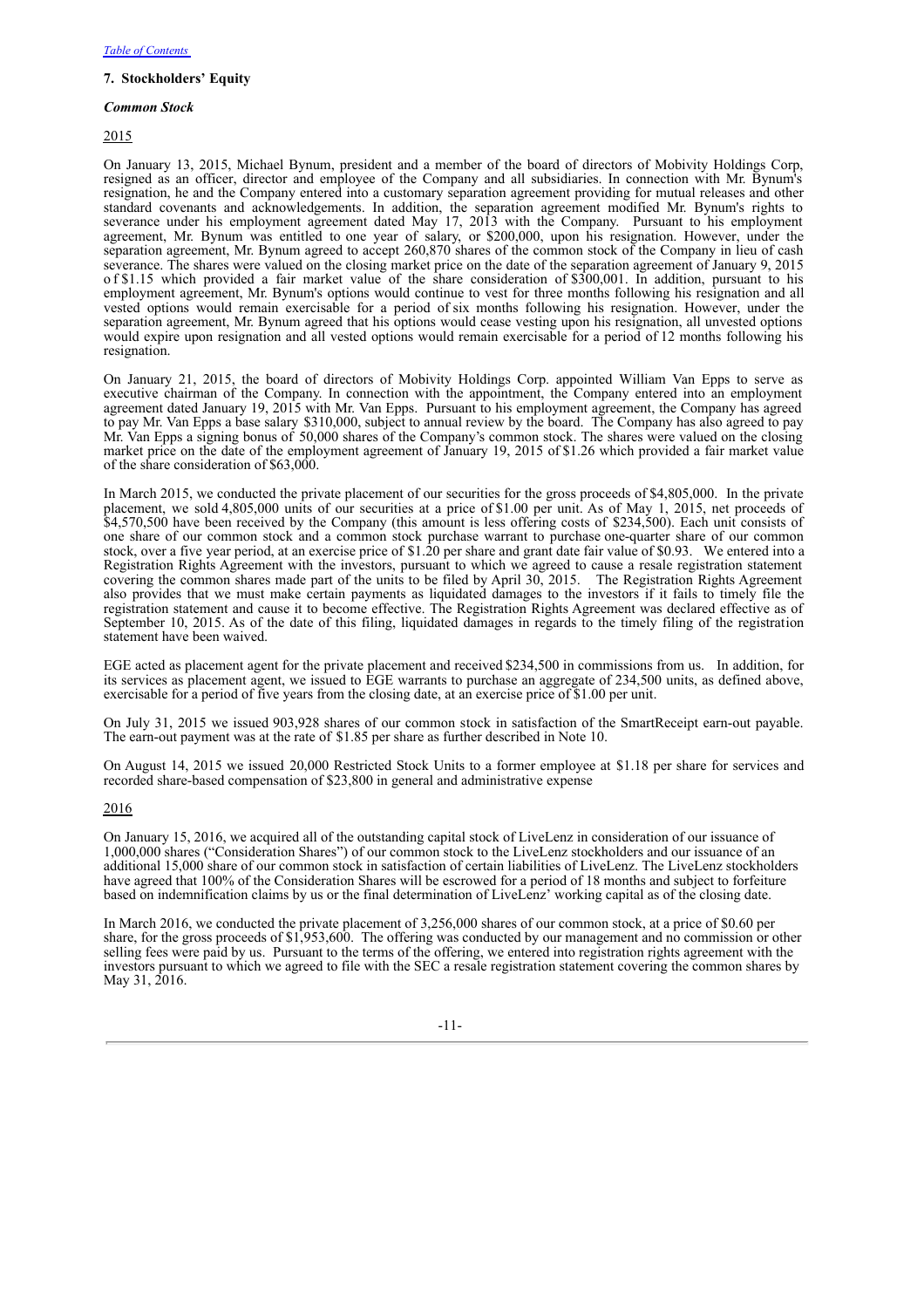#### *Stock-based Plans*

## Stock Option Activity

The following table summarizes stock option activity for the year ended December 31, 2015 and for the three months ended March 31, 2016:

|                                  | <b>Options</b> |
|----------------------------------|----------------|
| Outstanding at December 31, 2014 | 5,382,923      |
| Granted                          | 3,348,000      |
| Exercised                        |                |
| Canceled/forfeited/expired       | (3,687,695)    |
| Outstanding at December 31, 2015 | 5,043,228      |
| Granted                          | 925,500        |
| Exercised                        |                |
| Canceled/forfeited/expired       | (496, 071)     |
| Outstanding at March 31, 2016    | 5,472,657      |

The weighted average exercise price of stock options granted during the period was \$0.70 and the related weighted average grant date fair value was \$0.59 per share.

## 2015

On January 1, 2015, the Company granted one employee 15,000 options to purchase shares of the Company common stock at the closing price as of January 1, 2015 of \$1.19 per share. The options vest25% on the first anniversary of the grant, then equally in 36 monthly installments thereafter and are exercisable until January 1, 2025. The total estimated value using the Black-Scholes Model, based on a volatility rate of 132% and a call option value of \$1.07 was \$16,050.

On January 22, 2015, the Company granted one employee 900,000 options to purchase shares of the Company common stock at the closing price as of January 22, 2015 of \$1.28 per share. The options vest inforty-eight equal monthly installments following the grant date and are exercisable until January 22, 2025. The total estimated value using the Black-Scholes Model, based on a volatility rate of 132% and a call option value of \$1.15 was \$1,035,000.

On January 22, 2015, the Company granted three employees 471,500 options to purchase shares of the Company common stock at the closing price as of January 22, 2015 of \$1.28 per share. The options vest25% on the first anniversary of the grant, then equally in 36 monthly installments thereafter and are exercisable until January 22, 2025. The total estimated value using the Black-Scholes Model, based on a volatility rate of 132% and a call option value of \$1.15 was \$542,225.

On February 11, 2015, the Company granted one employee 3,000 options to purchase shares of the Company common stock at the closing price as of February 11, 2015 of \$1.20 per share. The options vest 25% on the first anniversary of the grant, then equally in 36 monthly installments thereafter and are exercisable until February 11, 2025. The total estimated value using the Black-Scholes Model, based on a volatility rate of 132% and a call option value of \$1.08 was \$3,240.

On February 16, 2015, the Company granted one employee 300,000 options to purchase shares of the Company common stock at the closing price as of February 16, 2015 of \$1.30 per share. The options vest inforty-eight equal monthly installments following the grant date and are exercisable until February 16, 2025. The total estimated value using the Black-Scholes Model, based on a volatility rate of 132% and a call option value of \$1.17 was \$351,000.

On March 2, 2015, the Company granted one employee 100,000 options to purchase shares of the Company common stock at the closing price as of March 2, 2015 of \$1.20 per share. The options vest inforty-eight equal monthly installments following the grant date and are exercisable until March 2, 2025. The total estimated value using the Black-Scholes Model, based on a volatility rate of 132% and a call option value of \$1.08 was \$108,000.

On April 16, 2015, the Company granted five employees 445,000 options to purchase shares of the Company common stock at the closing price as of April 16, 2015 of \$1.20 per share. The options vest25% on the first anniversary of the grant, then equally in 36

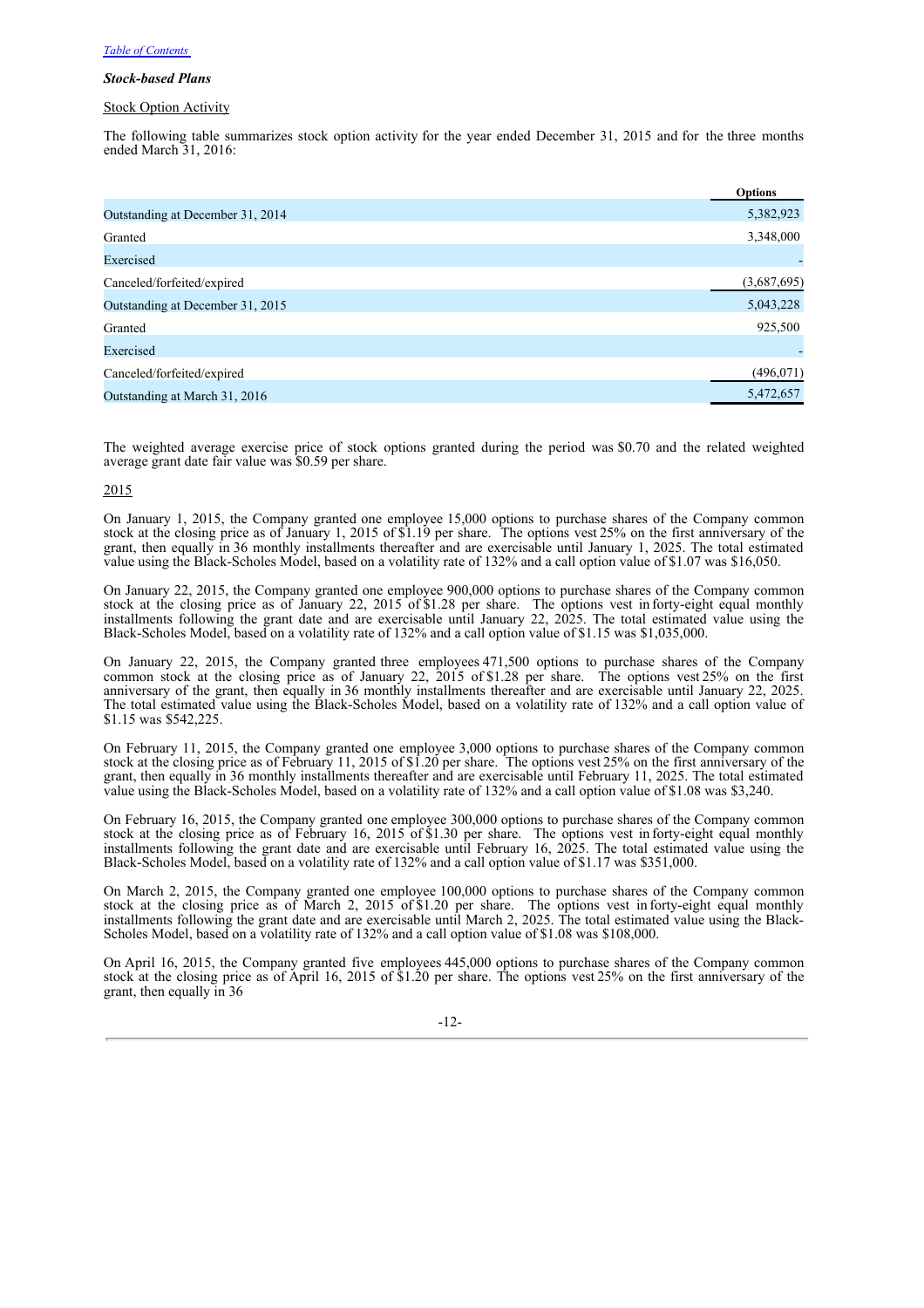monthly installments thereafter and are exercisable until April 16, 2025. The total estimated value using the Black-Scholes Model, based on a volatility rate of 132% and a call option value of \$1.08 was \$480,600.

On April 27, 2015, the Company granted one employee 20,000 options to purchase shares of the Company common stock at the closing price as of April 27, 2015 of \$1.10 per share. The options vest25% on the first anniversary of the grant, then equally in 36 monthly installments thereafter and are exercisable until April 27, 2025. The total estimated value using the Black-Scholes Model, based on a volatility rate of 132% and a call option value of \$0.99 was \$19,800.

On May 4, 2015, the Company granted two employees 25,000 options to purchase shares of the Company common stock at the closing price as of May 4, 2015 of \$1.00 per share. The options vest25% on the first anniversary of the grant, then equally in 36 monthly installments thereafter and are exercisable until May 4, 2025. The total estimated value using the Black-Scholes Model, based on a volatility rate of 132% and a call option value of \$0.90 was \$22,500.

On May 13, 2015, the Company granted one employee 20,000 options to purchase shares of the Company common stock at the closing price as of May 13, 2015 of \$0.99 per share. The options vest25% on the first anniversary of the grant, then equally in 36 monthly installments thereafter and are exercisable until May13, 2025. The total estimated value using the Black-Scholes Model, based on a volatility rate of 132% and a call option value of \$0.89 was \$17,800.

On June 1, 2015, the Company granted one employee 2,000 options to purchase shares of the Company common stock at the closing price as of June 1, 2015 of \$0.85 per share. The options vest 25% on the first anniversary of the grant, then equally in 36 monthly installments thereafter and are exercisable until June 1, 2025. The total estimated value using the Black-Scholes Model, based on a volatility rate of 132% and a call option value of \$0.77 was \$1,540.

On August 20, 2015, the Company granted three employees 400,000 options to purchase shares of the Company common stock at the closing price as of August 20, 2015 of \$0.75 per share. The options vest25% on the first anniversary of the grant, then equally in 36 monthly installments thereafter and are exercisable until August 20, 2025. The total estimated value using the Black-Scholes Model, based on a volatility rate of 132% and a call option value of \$0.67 was \$268,000.

#### 2016

On January 15, 2016, the Company granted four employees 167,500 options to purchase shares of the Company common stock at the closing price as of January 15, 2016 of \$0.70 per share. The options vest25% on the first anniversary of the grant, then equally in 36 monthly installments thereafter and are exercisable until January 15, 2026. The total estimated value using the Black-Scholes Model, based on a volatility rate of 114% and a call option value of \$0.59 was \$98,825.

On January 19, 2016, the Company granted one employee 500,000 options to purchase shares of the Company common stock at the closing price as of January 19, 2016 of \$0.70 per share. The options vest 300,000 in equal monthly installments over 48 months, 100,000 upon a four-year cliff or \$13 million in annual reported revenue, whichever is earlier to occur, and 100,000 upon a four-year cliff or \$22 million in annual reported revenue, whichever is earlier to occur and are exercisable until January 15, 2026. The total estimated value using the Black-Scholes Model, based on a volatility rate of 114% and a call option value of \$0.59 was \$295,000.

On March 24, 2016, the Company granted nine employees 258,000 options to purchase shares of the Company common stock at the closing price as of March 24, 2016 of \$0.70 per share. The options vest25% on the first anniversary of the grant, then equally in 36 monthly installments thereafter and are exercisable until March 24, 2026. The total estimated value using the Black-Scholes Model, based on a volatility rate of 114% and a call option value of \$0.59 was \$152,220.

#### Stock-Based Compensation Expense from Stock Options and Warrants

The impact on our results of operations of recording stock-based compensation expense for the three months ended March 31, 2016 and 2015 were as follows:

|                                        | <b>Three Months Ended</b><br>March 31, |     |         |  |  |  |
|----------------------------------------|----------------------------------------|-----|---------|--|--|--|
|                                        | 2016                                   |     | 2015    |  |  |  |
| General and administrative             | 239,504                                | \$. | 186,803 |  |  |  |
| Sales and marketing                    | 51,704                                 |     | 59,244  |  |  |  |
| Engineering, research, and development | 27,900                                 |     | 18,042  |  |  |  |
|                                        | 319,108                                |     | 264,089 |  |  |  |

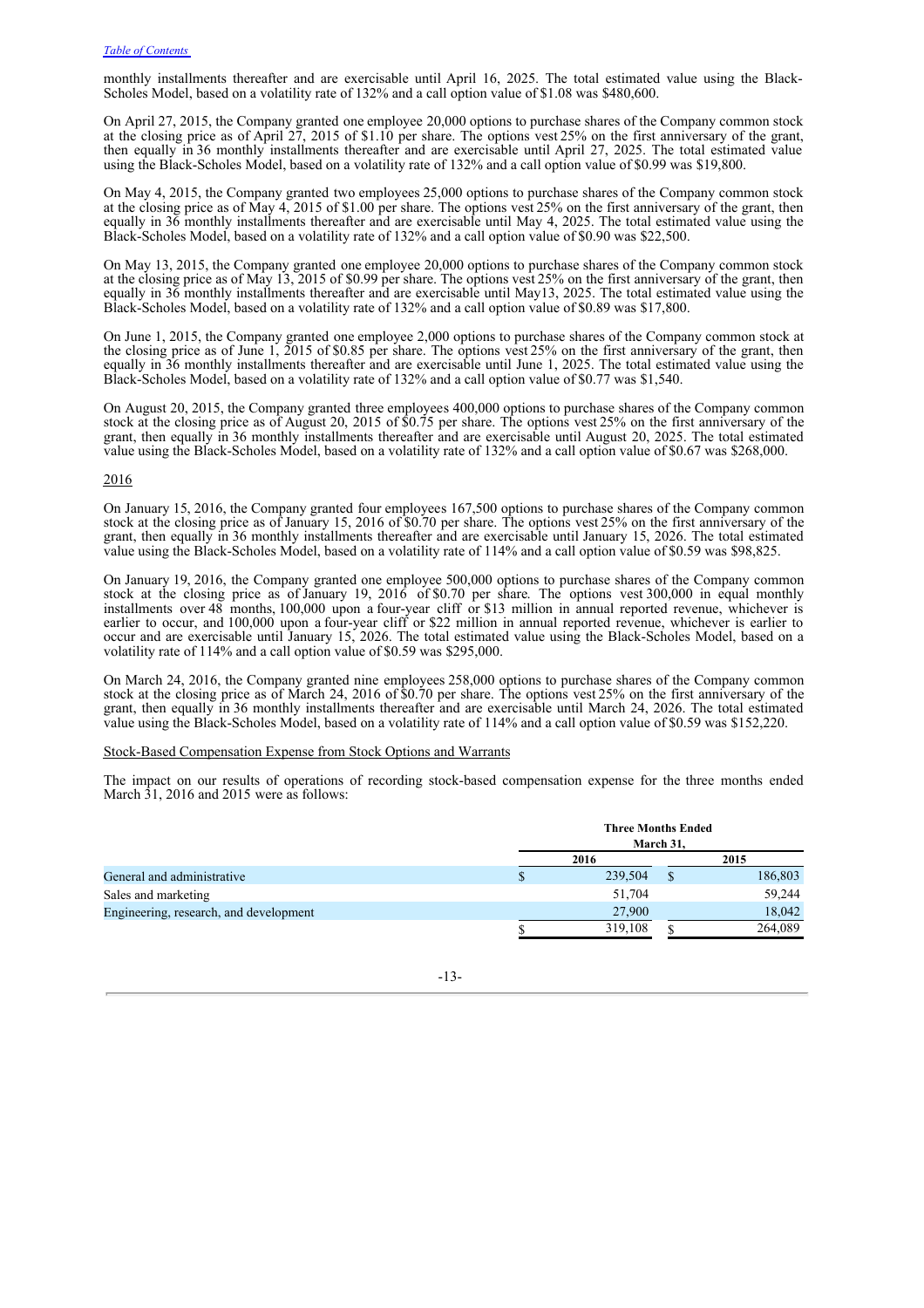# Valuation Assumptions

The fair value of each stock option award was calculated on the date of grant using the Black-Scholes option pricing model. The following weighted average assumptions were used for the three months ended March 31, 2016 and 2015.

|                         |                       | <b>Three Months Ended</b> |  |  |  |  |
|-------------------------|-----------------------|---------------------------|--|--|--|--|
|                         | March 31,             |                           |  |  |  |  |
|                         | 2016                  | 2015                      |  |  |  |  |
| Risk-free interest rate | 1.56<br>$\frac{0}{2}$ | 1.58<br>$\frac{0}{0}$     |  |  |  |  |
| Expected life (years)   | 6.00                  | 6.04                      |  |  |  |  |
| Expected dividend yield | $-$ %                 | $-$ %                     |  |  |  |  |
| Expected volatility     | 114<br>$^{0/2}$       | 132<br>$\frac{0}{0}$      |  |  |  |  |

The risk-free interest rate assumption is based upon published interest rates appropriate for the expected life of our employee stock options.

The expected life of the stock options represents the weighted-average period that the stock options are expected to remain outstanding and was determined based on historical experience of similar awards, giving consideration to the contractual terms of the stock-based awards, vesting schedules and expectations of future employee behavior as influenced by changes to the terms of its stock-based awards.

The dividend yield assumption is based on our history of not paying dividends and no future expectations of dividend payouts.

The expected volatility in 2016 and 2015 is based on the historical publicly traded price of our common stock.

#### *Restricted stock units*

The following table summarizes restricted stock unit activity under our stock-based plans for the year ended December 31, 2015 and for the three months ended March 31, 2016:

|                                                                                             | <b>Shares</b>            |               | <b>Weighted Average</b><br><b>Grant Date Fair</b><br>Value | <b>Weighted Average</b><br>Remaining<br><b>Contractual Term</b><br>(Years) |               | Aggregate<br><b>Intrinsic Value</b> |
|---------------------------------------------------------------------------------------------|--------------------------|---------------|------------------------------------------------------------|----------------------------------------------------------------------------|---------------|-------------------------------------|
| Outstanding at December 31, 2014                                                            | 591,436                  | $\mathcal{S}$ | 0.75                                                       | 0.89                                                                       | $\mathcal{S}$ | 305,572                             |
| Awarded                                                                                     | 82,501                   | S             | 0.29                                                       | $\sim$                                                                     | -S            |                                     |
| Released                                                                                    | (20,000)                 | -\$           | 1.18                                                       |                                                                            | $-$ \$        |                                     |
| Canceled/forfeited/expired                                                                  | $\overline{\phantom{a}}$ | \$            |                                                            | $\overline{\phantom{a}}$                                                   | <sup>\$</sup> |                                     |
| Outstanding at December 31, 2015                                                            | 653,937                  | <sup>\$</sup> | 0.32                                                       | 0.08                                                                       | $\mathcal{S}$ | 339,570                             |
| Awarded                                                                                     | $\overline{\phantom{a}}$ | <sup>\$</sup> |                                                            | $\sim$                                                                     | -S            |                                     |
| Released                                                                                    | $\blacksquare$           | $\mathcal{S}$ |                                                            | ÷.                                                                         | - \$          |                                     |
| Canceled/forfeited/expired                                                                  | -                        | S             |                                                            | ۰                                                                          | S             |                                     |
| Outstanding at March 31, 2016                                                               | 653,937                  | \$.           | 0.32                                                       |                                                                            |               | 399,570                             |
|                                                                                             |                          |               |                                                            |                                                                            |               |                                     |
| Expected to vest at March 31, 2016                                                          | 653,937                  | $\mathcal{S}$ |                                                            |                                                                            | $-$ \$        | 399,570                             |
| Exercisable at March 31, 2016                                                               | 653,937                  | \$.           |                                                            | $\sim$                                                                     | -S            | 399,570                             |
| Unvested at March 31, 2016                                                                  | ÷                        | <sup>\$</sup> |                                                            |                                                                            | - \$          |                                     |
| $I_{\text{meas}}$ and $I_{\text{meas}}$ and $I_{\text{meas}}$ and $I_{\text{meas}}$ 21.3016 | ¢                        |               |                                                            |                                                                            |               |                                     |

Unrecognized expense at March 31, 2016

## 2015

On January 22, 2015 the Company granted three independent directors a total of 62,501 restricted stock units. The units were valued based on the closing stock price on the date of grant. All units vest equally in 12 monthly installments beginning January 31, 2015. The shares of Common Stock associated with the Restricted Stock Unit evidenced by this Agreement will be issued to the director upon the earliest to occur of (A) January 22, 2018, (B) a change in control of the Company, and (C) the termination of the director's service with the Company.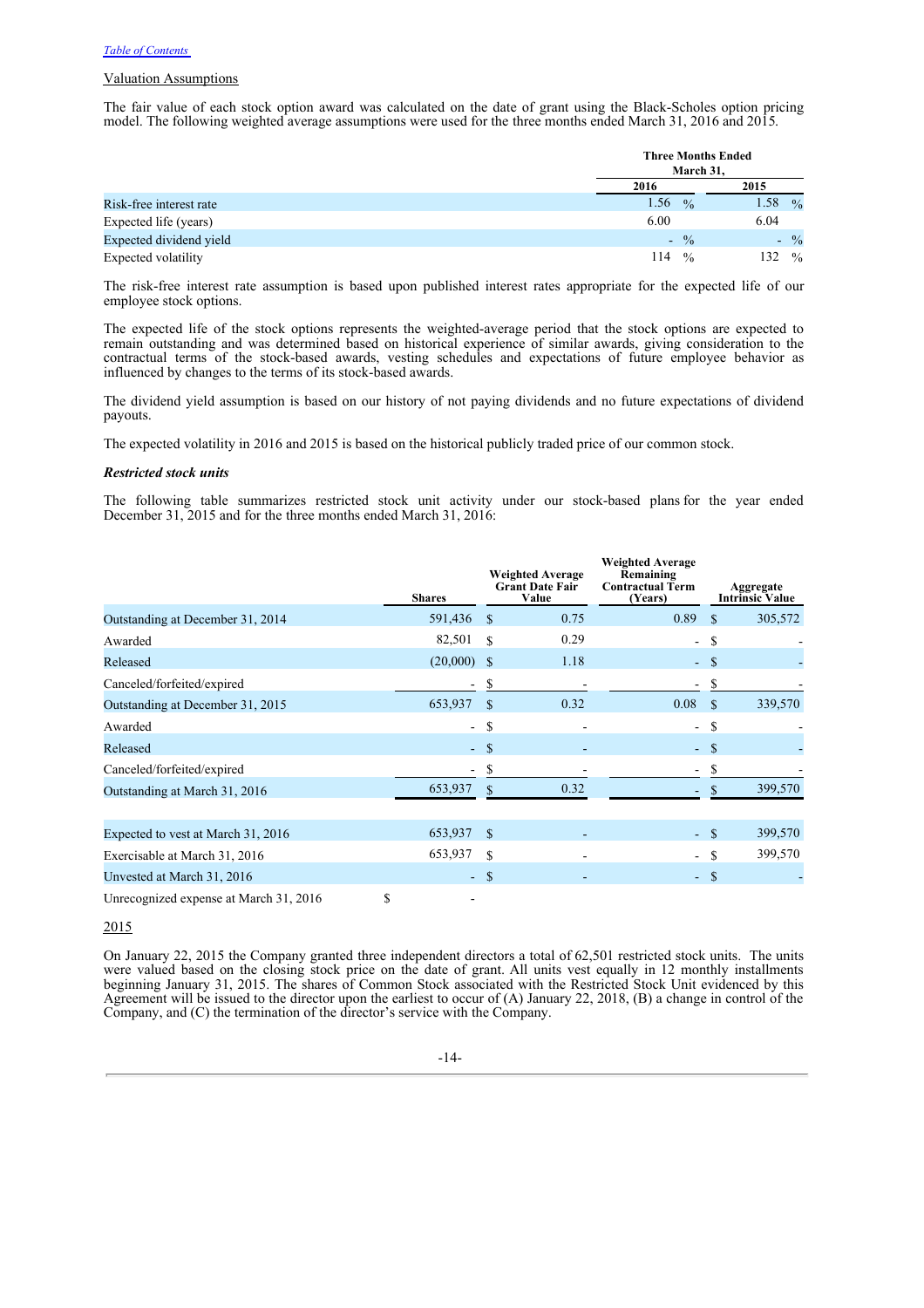On February 10, 2015 the Company granted an employee 20,000 restricted stock units in accordance with a separation agreement. The units were valued based on the closing stock price on the date of grant. All units vest equally in 6 monthly installments beginning on the grant date. The shares of Common Stock associated with the Restricted Stock Unit evidenced by this Agreement were issued on August 14, 2015 in accordance with the agreement.

#### *Stock Based Compensation from Restricted Stock*

The impact on our results of operations of recording stock-based compensation expense for restricted stock units for the three months ended March 31, 2016 and 2015 was as follows:

|                            | <b>Three Months Ended</b> |           |        |
|----------------------------|---------------------------|-----------|--------|
|                            |                           | March 31. |        |
|                            | 2016                      |           | 2015   |
| General and administrative | 37,501                    |           | 80.178 |
|                            | 37.501                    |           | 178    |

As of March 31, 2016, all restricted stock units were fully vested and expensed. If there are any modifications or cancellations of the underlying unvested awards, we may be required to accelerate, increase or cancel all or a portion of the remaining unearned restricted unit compensation expense. Future unearned restricted unit compensation will increase to the extent we grant additional equity awards.

#### *Warrants Issued to Non-Employees*

We issued warrants to purchase 150,556 shares of common stock to non-employees in 2010 and 2011. The valuation assumptions used are consistent with the valuation information for options above. A summary of non-employee warrant activity from December 31, 2015 to March 31, 2016 is presented below:

|                                  | <b>Number</b><br>Outstanding |
|----------------------------------|------------------------------|
| Outstanding at December 31, 2015 | 33,333                       |
| Granted                          |                              |
| Exercised                        |                              |
| Canceled/forfeited/expired       | (33, 333)                    |
| Outstanding at March 31, 2016    |                              |

## *Warrants Issued to Investors and Placement Agents*

## 2015

In March 2015, we issued warrants to the purchase of 1,201,250 common stock units at \$1.20 per share in connection with the equity financing. The grant date fair value of the warrants was \$4,462,482 or \$0.93 per share. Additionally, we issued to EGE warrants to purchase an aggregate of 234,500 units, exercisable for a period of five years from the closing date, at an exercise price of \$1.00 per unit.

At March 31, 2016, we have warrants to purchase 8,112,772 and 234,500 shares of common stock at \$1.20 and \$1.00 per share, respectively, which are outstanding. Of this amount, warrants to purchase 34,229 shares expire in 2016, warrants to purchase 5,153,358 shares expire in 2018, warrants to purchase 1,723,935 shares expire in 2019, and warrants to purchase 1,435,750 shares expire in 2020.

## **8. Fair Value Measurements**

Fair value is defined as an exit price, representing the amount that would be received to sell an asset or paid to transfer a liability in an orderly transaction between market participants. As such, fair value is a market-based measurement that should be determined based on assumptions that market participants would use in pricing an asset or liability. As a basis for considering such assumptions, the authoritative guidance establishes a three-tier value hierarchy, which prioritizes the inputs used in measuring fair value as follows: (Level 1) observable inputs such as quoted prices in active markets; (Level 2) inputs other than the quoted prices in active markets that are observable either directly or indirectly; and (Level 3) unobservable inputs in which there is little or no market data, which requires us to develop our own assumptions. This hierarchy requires companies to use observable market data, when available, and to minimize the use of unobservable inputs when determining fair value. On a recurring basis, we measure certain financial assets and liabilities at fair value.

-15-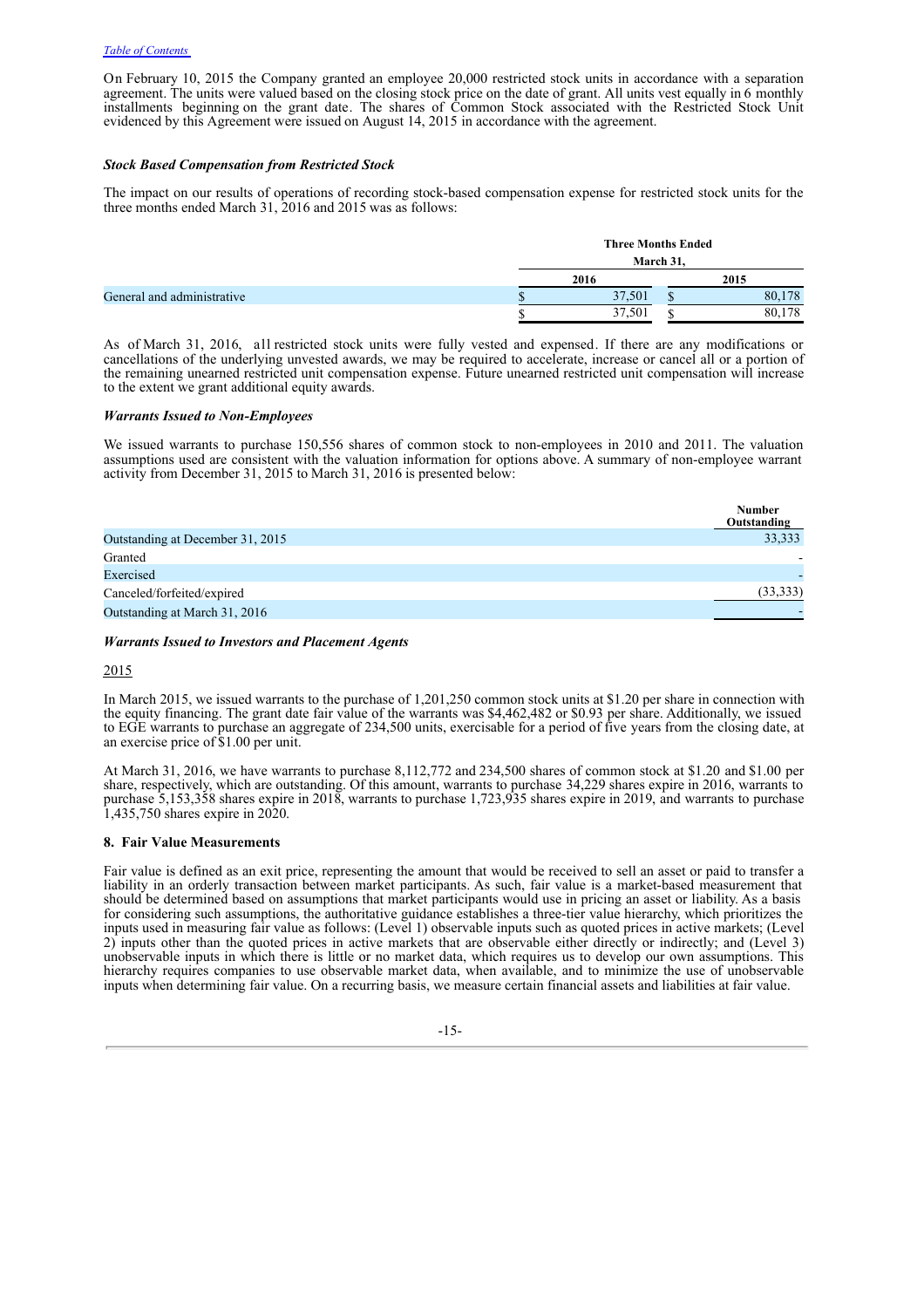The following table presents assets that are measured and recognized at fair value as of March 31, 2016 on a recurring and non-recurring basis:

| <b>Description</b>               | Level 1 |                          | evel 2 | <b>Level 3</b>      | <b>Gains (Losses)</b> |
|----------------------------------|---------|--------------------------|--------|---------------------|-----------------------|
| Goodwill (non-recurring)         |         |                          |        | 3.058.307 \$        |                       |
| Intangibles, net (non-recurring) |         | $\overline{\phantom{0}}$ |        | $-$ \$ 2.292.709 \$ |                       |

The following table presents assets that are measured and recognized at fair value as of December 31, 2015 on a recurring and non-recurring basis:

| <b>Description</b>               | <b>Level</b> 1 | Level 2 |  | <b>Level 3</b>      | <b>Gains (Losses)</b> |
|----------------------------------|----------------|---------|--|---------------------|-----------------------|
| Goodwill (non-recurring)         |                |         |  | $1.921.072$ \$      |                       |
| Intangibles, net (non-recurring) |                |         |  | $-$ \$ 2,373,689 \$ | (21, 188)             |

## **9. Commitments and Contingencies**

## *Litigation*

As of the date of this report, there are no pending legal proceedings to which we or our properties are subject.

## **10. Related Party Transactions**

As discussed previously, we conducted the private placement of our securities during the three months ended March 31, 2015 for the gross proceeds of \$4,805,000. Two officers of the company participated in the private placement investing a total of \$75,000, resulting in 75,000 common stock shares and 18,750 of common stock purchase warrants.

As discussed previously, we conducted the private placement of our securities during the three months ended March 31, 2016 for the gross proceeds of \$1,953,600. One officer of the company participated in the private placement investing a total of \$25,000, resulting in 41,667 common stock shares.

## **11. Subsequent Events**

On April 29, 2016, Livelenz entered into an amendment on the ACOA loan as further described in Note 6.

## <span id="page-17-0"></span>**Item 2. Management's Discussion and Analysis of Financial Condition and Results of Operations**

This Quarterly Report on Form 10-Q contains "forward-looking statements" as defined in Section 27A of the Securities Act of 1933, as amended, and Section 21E of the Securities Exchange Act of 1934, as amended, or the Exchange Act, in connection with the Private Securities Litigation Reform Act of 1995 that involve risks and uncertainties, as well as assumptions that, if they never materialize or prove incorrect, could cause our results to differ materially and adversely *from those expressed or implied by such forward-looking statements Such forward-looking statements include statements about our expectations, beliefs or intentions regarding our potential product of erings, business, financial condition,* results of operations, strategies or prospects. You can identify forward-looking statements by the fact that these statements do not relate strictly to historical or current matters. Rather, forward-looking statements relate to anticipated or expected events, activities, trends or results as of the date they are made and are often identified by the use of words *such as "anticipate," "believe," "continue," "could," "estimate," "expect," "intend," "may," or "will," and similar expressions or variations. Because forward-looking statements relate to matters that have not yet occurred, these* statements are inherently subject to risks and uncertainties that could cause our actual results to differ materially from any future results expressed or implied by the forward-looking statements. Many factors could cause our actual activities or results to differ materially from the activities and results anticipated in forward-looking statements. These factors include those risks disclosed under the caption "Risk Factors" included in our 2015 annual report on Form 10-K filed with the Securities and Exchange Commission, or the SEC, on March 30, 2016 and in our subsequent filings with the SEC. Furthermore, such forward-looking statements speak only as of the date of this report. We undertake no obligation to update any forward-looking statements to reflect events or circumstances occurring after the date of such statements.

## **Overview**

We are in the business of developing and operating proprietary platforms over which resellers, brands and enterprises can conduct localized mobile marketing campaigns. Our proprietary platforms allow resellers, brands and enterprises to market their products and services to consumers through text messages sent directly to the consumers' mobile phones, content on printed receipts, mobile device applications, which consists of software available to both phones and tablet PCs. We generate revenue by charging the brands and enterprises a per-message transactional fee, or through fixed or variable software licensing fees. Our customers include national

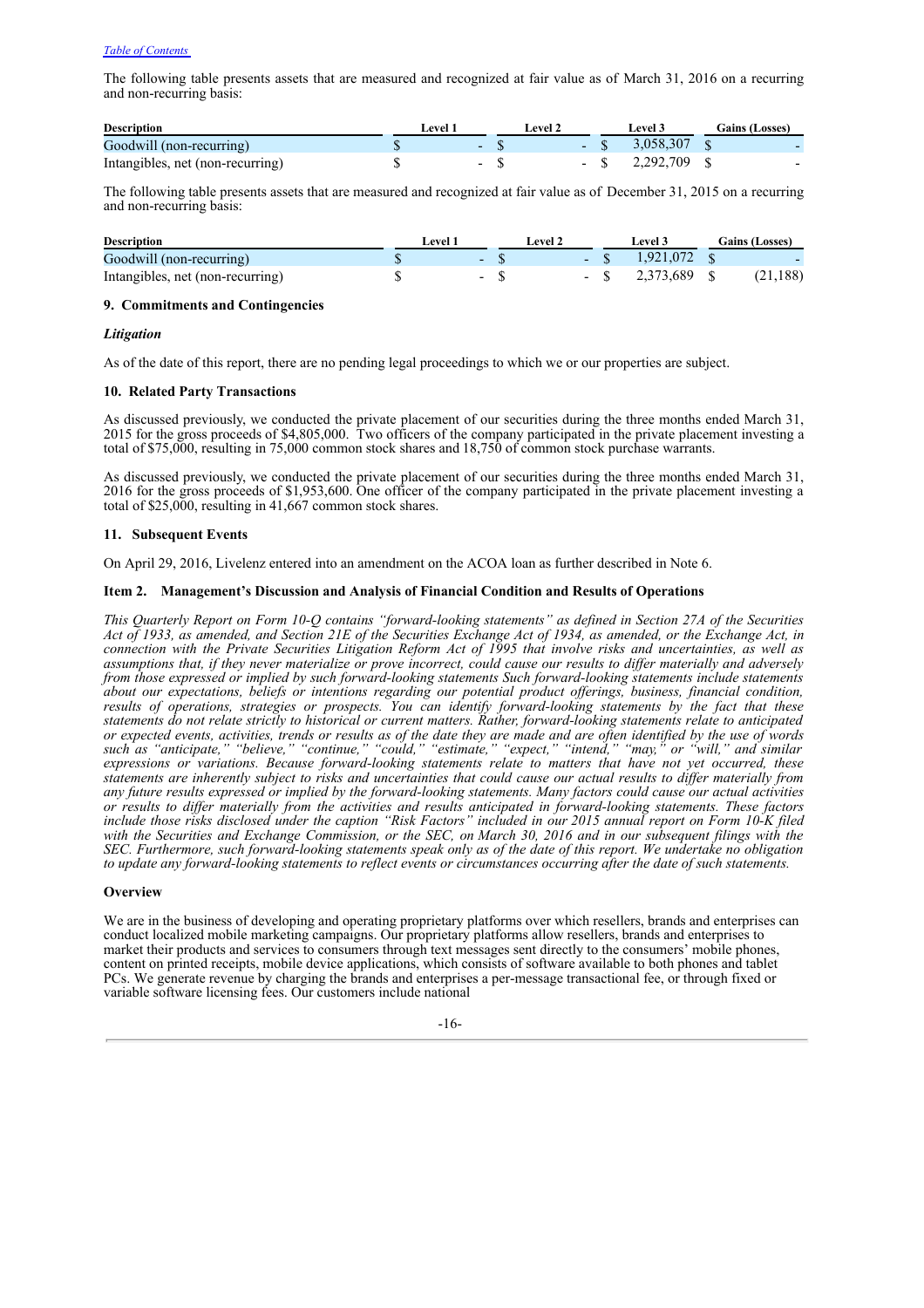franchisers, professional sports teams and associations and other national brands such as Sonic, Subway, Jamba Juice, Chick-Fil-A, Baskin Robbins, and others.

Mobile phone users represent a large and captive audience. While televisions, radios, and even PCs are often shared by multiple consumers, mobile phones are personal devices representing a unique and individual address to the end user. We believe that the future of digital media will be significantly influenced by mobile phones where a direct, personal conversation can be had with the world's largest target audience. According to a report published by International Data Corporation (IDC), by 2015, more U.S. Internet users will access the Internet through mobile devices than through PCs or other wireline devices (Worldwide New Media Market Model 1H-2012 Highlights: Internet Becomes Ever More Mobile, Ever Less PC-Based (IDC #237459)). The IDC study further reports that the number of people accessing the Internet, in the U.S., through PCs will shrink from 240 million consumers in 2012 to 225 million in 2016. At the same time, the number of mobile users will increase from 174 million to 265 million. We believe the future of mobile applications and services includes banking, commerce, advertising, video, games and just about every other aspect of both on and offline life.

Our "C4" Mobile Marketing and customer relationship management platform is a Web-hosted software solution enabling our clients to develop, execute, and manage a variety of marketing engagements, to a consumer's mobile phone. Our C4 solution allows our clients to communicate directly with their customers through Short Messaging Service, or SMS, multi-media messaging, and interactive voice response interactions, all of which are facilitated via a set of graphical user interfaces operated from any Web browser.

Our C4 platform also allows our customers to deploy and administer our "Stampt" mobile device loyalty application. Stampt is a smartphone replacement for "Buy 10, Get 1 free" punch cards. Consumers no longer need to worry about forgetting paper-based loyalty punch cards. Stampt makes it easy to receive all of the rewards consumers want from their favorite businesses. Consumers can use Stampt throughout the United States to earn free sandwiches, coffee, pizza, frozen yogurt, donuts, bagels and more.

Stampt's nearby feature shows consumers all of the rewards they can earn at nearby businesses. From the Stampt mobile device application, consumers simply tap any business to learn more about that business and to see all of the loyalty points they have earned at that business. Consumers can keep track of all of the rewards they are close to earning through the "my cards" feature displayed in the application's interface. Once a consumer has earned all of the Stampt's they need for a reward, they simply show the cashier and click "tap to redeem" button from the application interface on their device. Our customers can create and manage any Stampt program from the C4 platform's set of Web-based interfaces.

Our SmartReceipt solution enables our customers with the ability to control the content on receipts printed from their point of sale, or POS system. SmartReceipt is a software application that is installed on the POS which dynamically controls what is printed on receipts such as coupons, announcements, or other calls-to-action such as invitations to participate in a survey. SmartReceipt includes a Web-based interface where users can design receipt content and implement business rules to dictate what receipt content is printed in particular situations. All receipt content is also transmitted to SmartReceipt's server back-end for storage and analysis. Our C4 solution integrates with SmartReceipt by support SMS marketing or Stampt mobile application calls-to-action which can be printed on receipt content by SmartReceipt.

We also offer our clients reporting and analytics capabilities through the C4 solution which allows our clients to assess the effectiveness of their mobile marketing campaigns and design more effective campaigns. Our proprietary platform connects to all wireless carriers so that any consumer, on any wireless service (for example, Verizon), can join our customer's mobile marketing campaign. Once the consumer has subscribed to our customer's mobile marketing campaign, our C4 Web-based software solution serves as a tool by which our customers can initiate messages and other communications back to their subscribed consumers, as well as configure and administer their mobile marketing campaigns.

We believe that mobile devices are emerging as an important interactive channel for brands to reach consumers since it is the only media platform that has access to the consumer virtually anytime and anywhere. According to eMarketer's article, published August 1, 2013 (http://www.emarketer.com/Article/Digital-Set-Surpass-TV-Time-Spent-with-US-Media/1010096), U.S. adults now spend more time on their mobile device than any other digital channel such as PCs. eMarketer also reports that U.S. adults already spend more time on their mobile phone than viewing print or listening to radio combined. We believe that brands and advertising agencies are recognizing the unique benefits of the mobile channel and they are increasingly integrating mobile media within their overall advertising and marketing campaigns. Our objective is to become the industry leader in connecting brands and enterprises to consumers' mobile phones.

#### **Recent Events**

#### *LiveLenz Acquisition*

On January 15, 2016, we acquired all of the outstanding capital stock of LiveLenz Inc., a Nova Scotia corporation ("LiveLenz"), pursuant to an agreement dated January 15, 2016 among the Company and the stockholders of LiveLenz. Pursuant to the agreement, we acquired all of the capital stock of LiveLenz in consideration of our issuance of 1,000,000 shares ("Consideration Shares") of our common stock to the LiveLenz stockholders and our issuance of an additional 15,000 share of our common stock in satisfaction of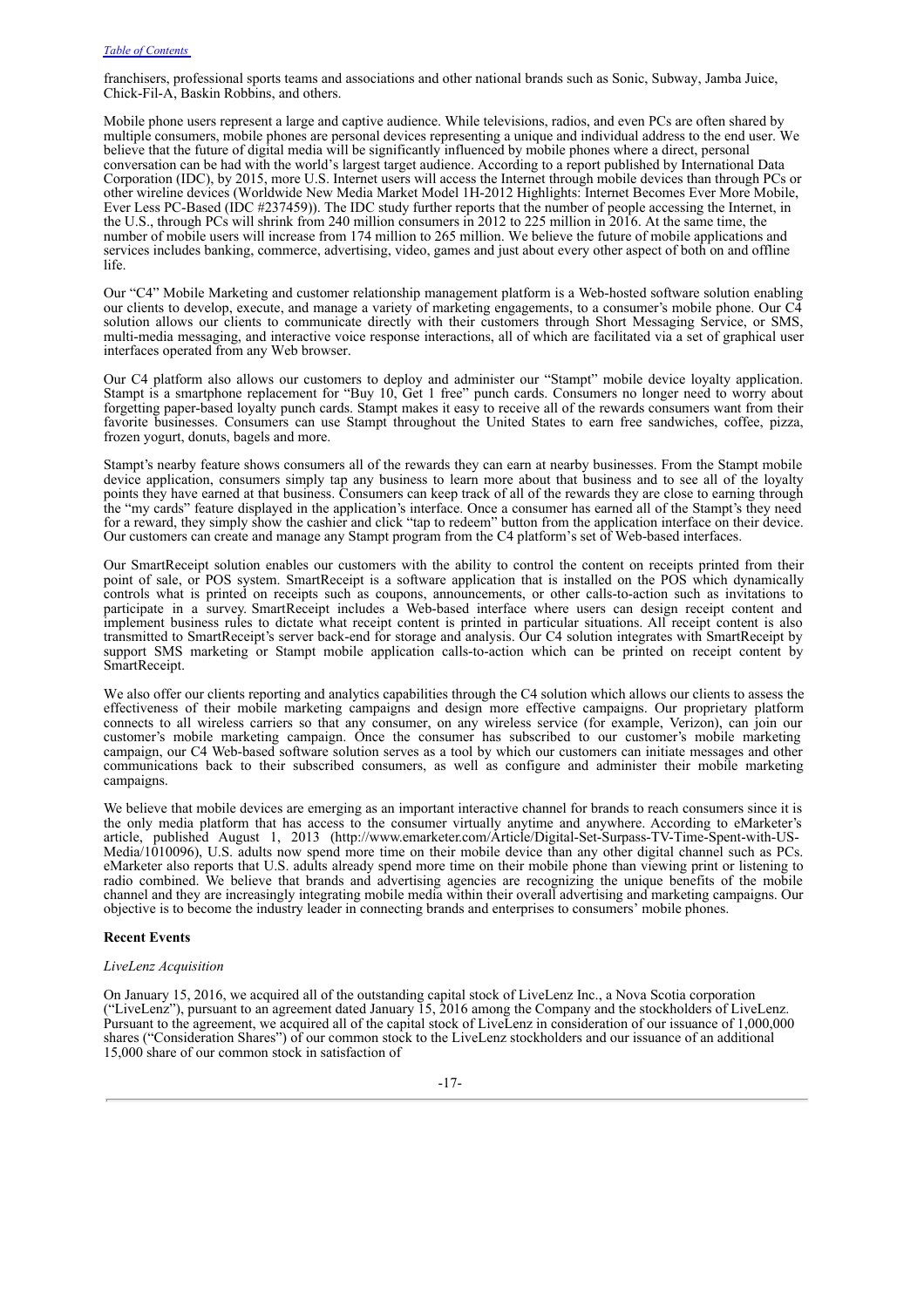certain liabilities of LiveLenz. The agreement included customary representations, warranties, and covenants by us and the LiveLenz stockholders, including the LiveLenz stockholders' agreement to indemnify us against certain claims or losses resulting from certain breaches of representations, warranties or covenants by the LiveLenz stockholders in the agreement. Pursuant to the agreement, the LiveLenz stockholders have agreed to adjust the number of Consideration Shares downward based on LiveLenz' working capital as of the closing and in the event of any claims for indemnification by us. The LiveLenz stockholders have agreed that 100% of the Consideration Shares will be escrowed for a period of 18 months and subject to forfeiture based on indemnification claims by us or the final determination of LiveLenz' working capital as of the closing date.

#### *2016 Private Placement*

In March 2016, we conducted the private placement of 3,256,000 shares of our common stock, at a price of \$0.60 per share, for the gross proceeds of \$1,953,000. The offering was conducted by our management and no commission or other selling fees were paid by us. Pursuant to the terms of the offering, we entered into registration rights agreement with the investors pursuant to which we agreed to file with the SEC a resale registration statement covering the common shares by May 31, 2016.

## *Working Capital Line of Credit Facility*

In March 2016, we entered into a Working Capital Line of Credit Facility (the "Facility") with Silicon Valley Bank to provide up to \$2 million to finance our general working capital needs. The Facility is funded based on cash on deposit balances and advances against our accounts receivable based on customer invoicing. Interest on Facility borrowings is calculated at rates between the prime rate minus 1.75% and prime rate plus 3.75% based on the borrowing base formula used at the time of borrowing. The Facility contains standard events of default, including payment defaults, breaches of representations, breaches of affirmative or negative covenants, and bankruptcy. There are no financial covenants and as of the date of this report there are no borrowings under the Facility.

#### *2015 Securities Purchase Agreement*

In March 2015, we conducted the private placement of our securities for the gross proceeds of \$4,805,000. In the private placement, we sold 4,805,000 units of our securities at a price of \$1.00 per unit. Each unit consists of one share of our common stock and a common stock purchase warrant to purchase one-quarter share of our common stock, over a five year period, at an exercise price of \$1.20 per share. We entered into a Registration Rights Agreement with the investors, pursuant to which we filed a resale registration statement covering the common shares made part of the units on April 30, 2015. The Registration Rights Agreement also provides that we must make certain payments as liquidated damages to the investors if it fails to timely file the registration statement and cause it to become effective. The Registration Rights Agreement was declared effective as of September 10, 2015. As of the date of this filing, liquidated damages in regards to the timely filing of the registration statement have been waived.

Emerging Growth Equities, Ltd. ("EGE") acted as placement agent for the private placement and received \$234,500 in commissions from us. In addition, for its services as placement agent, we issued to EGE warrants to purchase an aggregate of 234,500 units, as defined above, exercisable for a period of five years from the closing date, at an exercise price of \$1.00 per unit.

#### **Results of Operations**

#### *Revenues*

Revenues consist of several different lines of business. These include, 800 hosted call-in ("IVR"); short message service ("SMS"); Stampt (our loyalty application); Smart Receipt; point-of-purchase ("POP") marketing display; campaign revenue which is derived from a flat monthly subscription fee associated with "text-to-win" campaigns by our customers; Ad Model revenues which are paid on a per coupon redemption basis, and other revenues.

Revenues for the three months ended March 31, 2016 were \$1,845,240, an increase of \$905,068, or 96%, compared to the same period in 2015. The net increase is primarily attributable to an increase in SMS and Smart Receipt revenue of \$938,185. This increase was offset by decreases in IVR and Ad Model revenues, which decreased \$49,004 compared to the same period in 2015.

## *Cost of Revenues*

Cost of revenues consist primarily of cloud based software licensing fees, short code maintenance expenses, personal related expenses and other expenses.

Cost of revenues for the three months ended March 31, 2016 was \$436,624, an increase of \$172,710, or 65%, compared to the same period in 2015. This increase is primarily due to higher SMS and application costs as they relate to the increase in revenues.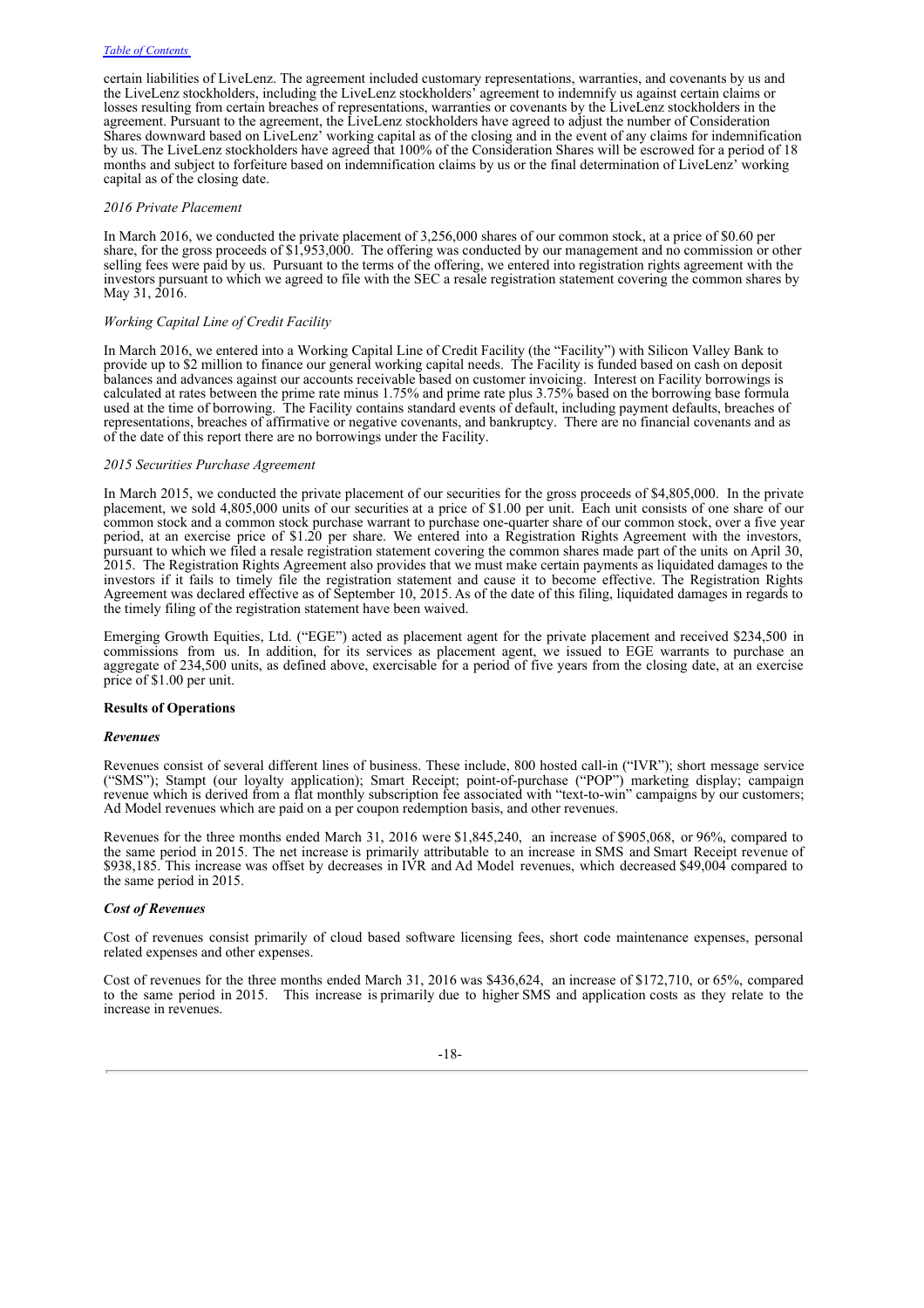## *General and Administrative*

General and administrative expenses consist primarily of salaries and personnel related expenses, consulting costs and other expenses.

General and administrative expenses decreased \$112,916, or 10%, during the three months ended March 31, 2016 compared to the same period in 2015. The decrease in general and administrative expense was primarily due to decreased personnel expenses. Personnel related expenses, exclusive of share based compensation, decreased \$98,499 due a decrease in one-time management expenses as compared to the same period in 2015. These decreases were offset by increases in other areas as a result of increased spending.

## *Sales and Marketing*

Sales and marketing expenses consist primarily of salaries and personnel related expenses, stock-based compensation expense, consulting costs and other expenses

Sales and marketing expenses increased \$85,189, or 8%, during the three months ended March 31, 2016 compared to the same period in 2015. The increase was primarily due to higher personnel costs as a result of the Livelenz acquisition and trade shows. During the three months ended March 31, 2016, personnel related expenses, including share-based compensation, increased \$74,917 primarily due to the acquisition of personnel with Livelenz. Trade show costs increased \$7,395 due to higher show attendance as compared to the prior period in2015.

## *Engineering, Research & Development*

Engineering, research & development costs include salaries, stock based compensation expenses, travel, consulting costs, and other expenses.

Engineering, research & development expenses increased \$217,838, or 191%, during the three months ended March 31, 2016 compared to the same period in 2015. The increase was primarily due to an increase in personnel related costs as compared to 2015 to support the Company's growth.

## *Depreciation and Amortization*

Depreciation and amortization expense consists of depreciation on our equipment and amortization of our intangible assets. Depreciation and amortization expense increased \$90,642, or 163%, during the three months ended March 31, 2016 compared to the same period in 2015.

## *Interest Expense*

Interest expense consists of stated or implied interest expense on our notes payable, amortization of note discounts, and amortization of deferred financing costs. Interest expense increased \$7,593, or 100%, during the three months ended March 31, 2016 compared to the same period in 2015. The increase in interest expense is primarily related to interest on notes payable for the Livelenz subsidiary.

## *Change in Fair Value of Derivative Liabilities*

The change in fair value of derivative liabilities for the three months ended March 31, 2016 and 2015 was a decrease of \$18,325.

The value of the derivative liabilities at any given date is based primarily on the value and volatility of our common stock, among other less significant factors. In periods when our stock price or volatility rises, we expect to record a loss in the change in fair value of the derivative liabilities. The conversion of convertible notes payable into common shares in June 2013, reducing the number of warrants subject to derivative liability treatment, significantly reduced our ongoing exposure to derivative liability valuation adjustments. All warrants which included embedded derivative liabilities expired as of December 31, 2015, which was the primary cause of the gain during 2015.

## *Foreign Currency*

The Company's financial results are impacted by volatility in the Canadian/U.S. Dollar exchange rate. The average U.S. Dollar exchange rate for the three months ended March 31, 2016 was \$1 Canadian equals \$0.73 U.S. Dollar. This compares to an average rate of \$1 Canadian equals \$0.81 U.S. Dollar in the same period of 2015. The Company's functional or measurement currency is the U.S. Dollar. Based on a U.S. Dollar functional currency, the following are the key areas impacted by foreign currency volatility:

· The Company sells products primarily in U.S. Dollars; therefore, reported revenues are not highly impacted by foreign currency volatility.

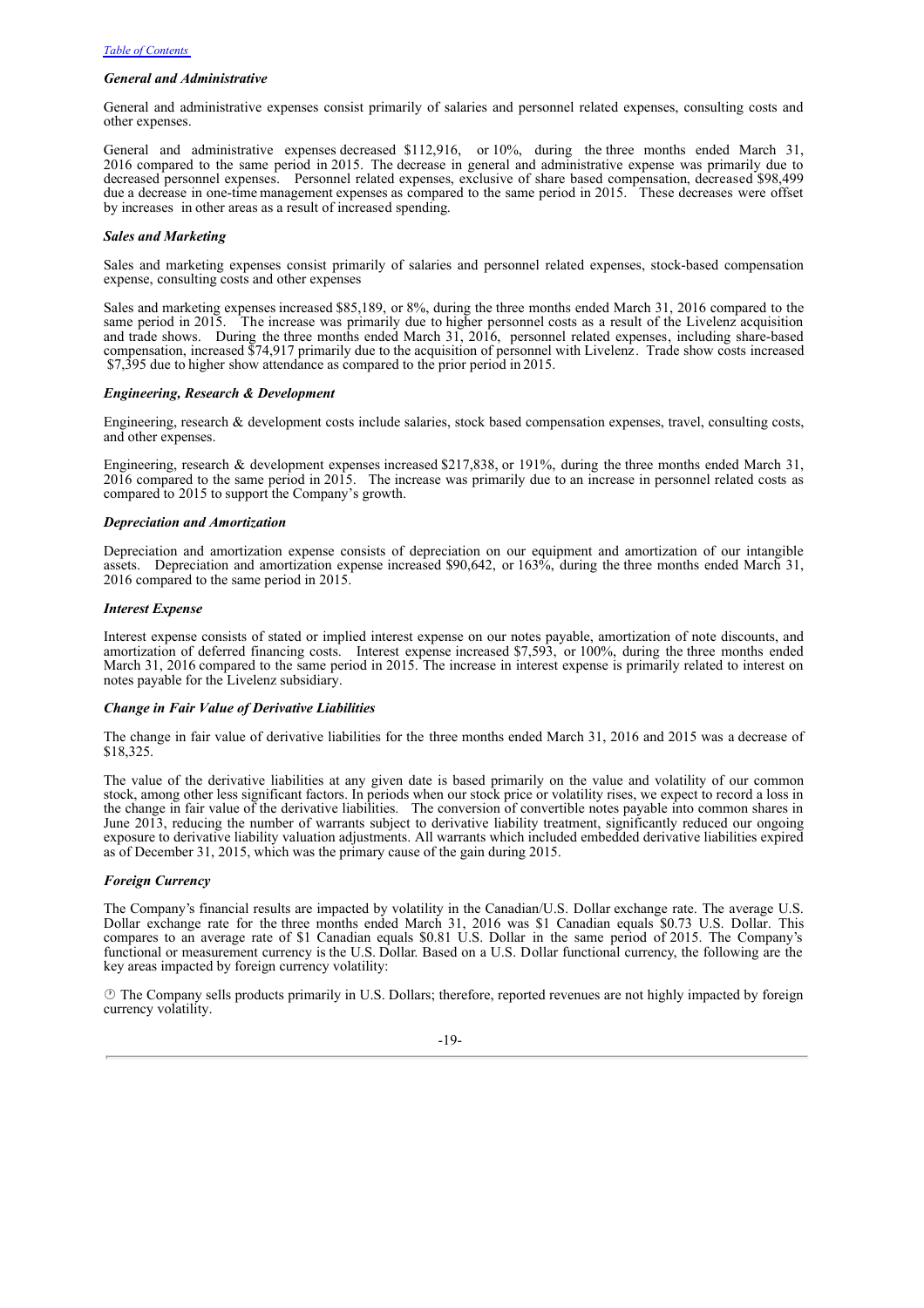· A portion of the Company's expenses are incurred in Canadian Dollars and therefore fluctuate in U.S. Dollars as the U.S. Dollar varies. A weaker U.S. Dollar results in an increase in translated expenses, and a stronger U.S. Dollar results in a decrease.

· Changes in foreign currency rates also impact the translated value of the Company's working capital that is held in Canadian Dollars. Foreign exchange rate fluctuations result in foreign exchange gains or losses based upon movement in the translated value of Canadian working capital into U.S. Dollars.

The change in foreign currency was a gain of \$14,550 for three months ended March 31, 2016.

#### **Liquidity and Capital Resources**

As of March 31, 2016, we had current assets of \$3,033,199, including \$2,053,013 in cash, andcurrent liabilities of \$1,715,952, resulting in working capital of \$1,317,247.

As of the date of this report, we believe we have working capital on hand to fund our current level of operations at least through the end of the year. However, there can be no assurance that we will not require additional capital. If we require additional capital, we will seek to obtain additional working capital through the sale of our securities and, if available, bank lines of credit. However, there can be no assurance we will be able to obtain access to capital as and when needed and, if so, the terms of any available financing may not be subject to commercially reasonable terms.

#### *Cash Flows*

|                                                     | <b>Period Ended</b>  |            |  |  |
|-----------------------------------------------------|----------------------|------------|--|--|
|                                                     | March 31,            |            |  |  |
|                                                     | 2016                 | 2015       |  |  |
| Net cash provided by (used in):                     |                      |            |  |  |
| Operating activities                                | \$<br>$(427,753)$ \$ | (985, 896) |  |  |
| Investing activities                                | (55,369)             | (222, 417) |  |  |
| Financing activities                                | 1,921,313            | 4,295,500  |  |  |
| Effect of foreign currency translation on cash flow | (19,307)             |            |  |  |
| Net change in cash                                  | 1,418,884            | 3,087,187  |  |  |

#### *Operating Activities*

We used cash in operating activities totaling \$427,753 during the three months ended March 31, 2016 and \$985,896 during the three months ended March 31, 2015. The decrease in cash used in operating activities was primarily due to a lower net loss.

#### *Investing Activities*

Investing activities during the three months ended March 31, 2016 includes \$51,862 of capitalized software development costs, \$10,000 of cash paid for patents, \$4,237 of equipment purchases, and \$10,730 of cash proceeds from acquisitions.

Investing activities during the three months ended March 31, 2015 includes \$8,076 of equipment purchases and \$214,341 of capitalized software development costs.

#### *Financing Activities*

Financing activities for the three months ended March 31, 2016 and 2015 includes net proceeds from the sale of common stock units of \$1,953,600 and \$4,295,500, respectively.

#### **Critical Accounting Policies and Estimates**

Refer to Note 2, "Summary of Significant Accounting Polices," in the accompanying notes to the condensed consolidated financial statements for a discussion of recent accounting pronouncements.

#### **Off-Balance Sheet Arrangements**

We have no off-balance sheet arrangements.

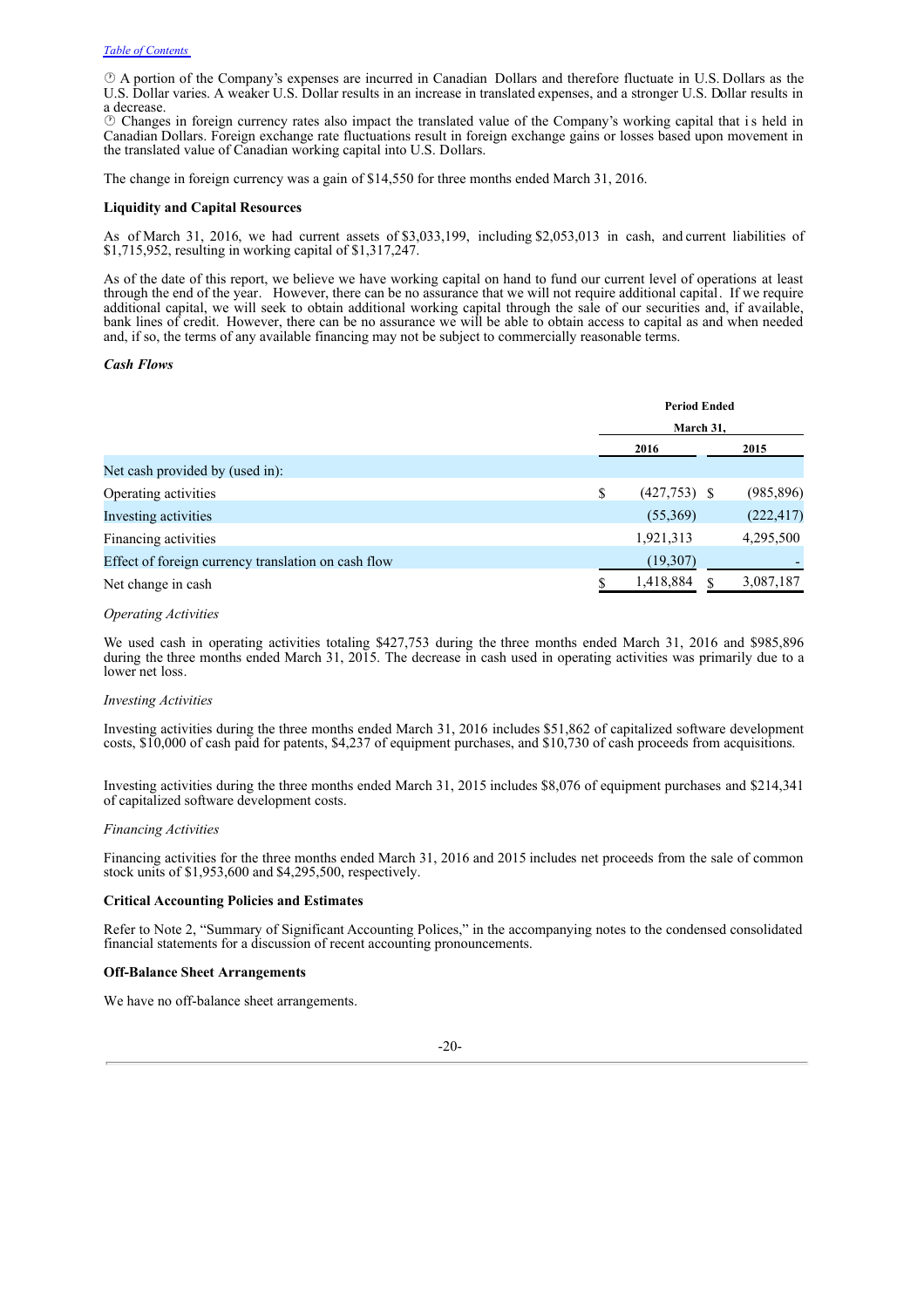## <span id="page-22-0"></span>**Item 3. Quantitative and Qualitative Disclosures about Market Risk.**

We are a smaller reporting company as defined by section  $10(f)(1)$  of Regulation S-K. As such, we are not required to provide the information set forth in this item.

## <span id="page-22-1"></span>**Item 4. Controls and Procedures.**

## Evaluation of Disclosure Controls and Procedures

As required by Rule 13a-15(b) promulgated under the Securities Exchange Act of 1934, as amended (the "Exchange Act"), our management, with the participation of our Chief Executive Officer and Chief Financial Officer, evaluated the effectiveness of the design and operation of our disclosure controls and procedures, as defined in Exchange Act Rule 13a-15(e), as of the end of the period covered by this report. Disclosure controls and procedures are controls and other procedures that are designed to ensure that information required to be disclosed by us in the reports that we file or submit under the Exchange Act is recorded, processed, summarized and reported within the time periods specified in the SEC's rules and forms. Disclosure controls and procedures include, without limitation, controls and procedures designed to ensure that information required to be disclosed by us in the reports that we file under the Exchange Act is accumulated and communicated to our management, as appropriate to allow timely decisions regarding required disclosure. Based on this evaluation, our management, including our Chief Executive Officer and Chief Financial Officer, concluded that as of March 31, 2016 our disclosure controls and procedures were effective.

#### Changes in Internal Control

There were no changes in our internal control over financial reporting during the three months ended March 31, 2016 that have materially affected, or are reasonably likely to materially affect, our internal control over financial reporting.

## <span id="page-22-2"></span>**Item 6. Exhibits**

| Exhibit No. | Description                                                                                                            |
|-------------|------------------------------------------------------------------------------------------------------------------------|
| 10.1        | Agreement dated January 15, 2016 between the Company and the shareholders of LiveLenz, Inc. (1)                        |
| 10.2        | Form of Securities Purchase Agreement dated March 7, 2016 between the Company and the investors<br>named herein $(2)$  |
| 10.3        | Form of Registration Rights Agreement dated March 7, 2016 between the Company and the investors<br>named herein $(2)$  |
| 10.4        | Loan and Security Agreement dated March 30, 2016 is among Silicon Valley Bank, Mobivity, Inc. and<br>the Company $(2)$ |
| 31.1        | Certification by Chief Executive Officer pursuant to Section 302 of Sarbanes Oxley Act of 2002 *                       |
| 31.2        | Certification by Chief Financial Officer pursuant to Section 302 of Sarbanes Oxley Act of 2002 *                       |
| 32.1        | Certification Pursuant to 18 U.S.C. Section 1350 *                                                                     |
| 101.INS     | XBRL Instance Document *                                                                                               |
| 101.SCH     | <b>XBRL Taxonomy Schema Document</b>                                                                                   |
| 101.CAL     | XBRL Taxonomy Calculation Linkbase Document *                                                                          |
| 101.DEF     | XBRL Taxonomy Definition Linkbase Document *                                                                           |
| 101.LAB     | XBRL Taxonomy Label Linkbase Document*                                                                                 |
| 101.PRE     | XBRL Taxonomy Presentation Linkbase Document *                                                                         |

\* Filed electronically herewith

- (1) Incorporated by reference to the Company's Current Report on Form 8-K filed January 22, 2016
- (2) Incorporated by reference to the Company's Annual Report on Form 10-K filed March 30, 2016

-21-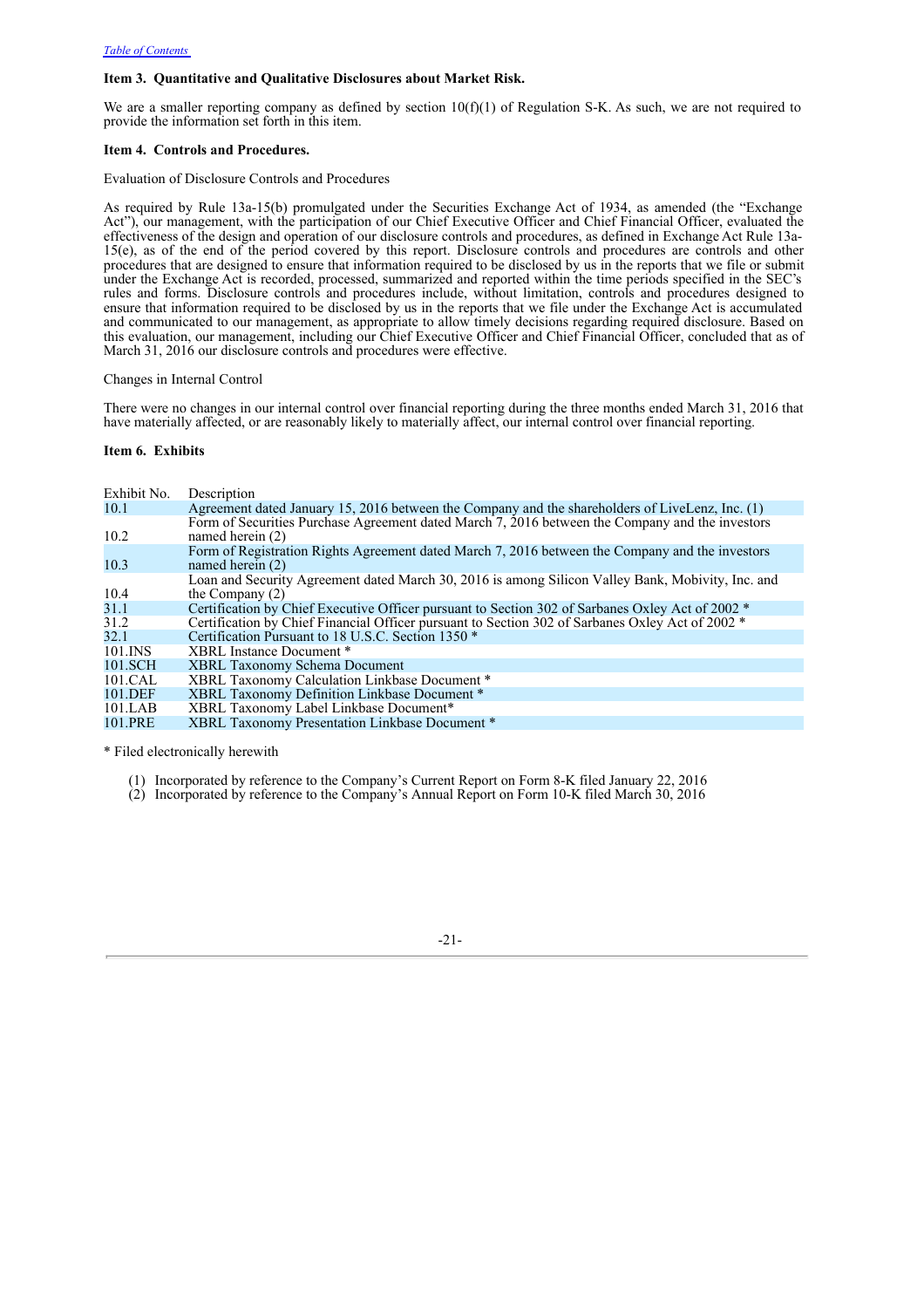# <span id="page-23-0"></span>**SIGNATURES**

Pursuant to the requirements of the Securities Exchange Act of 1934, as amended, the registrant has duly caused this report to be signed on its behalf by the undersigned thereunto duly authorized

| Date: May 16, 2016 | By: | /s/ Dennis Becker<br>Dennis Becker<br>Chief Executive Officer<br>(Principal Executive Officer)                     |  |
|--------------------|-----|--------------------------------------------------------------------------------------------------------------------|--|
| Date: May 16, 2016 | By: | /s/ Christopher Meinerz<br>Christopher Meinerz<br><b>Chief Financial Officer</b><br>(Principal Accounting Officer) |  |
|                    |     | $-22-$                                                                                                             |  |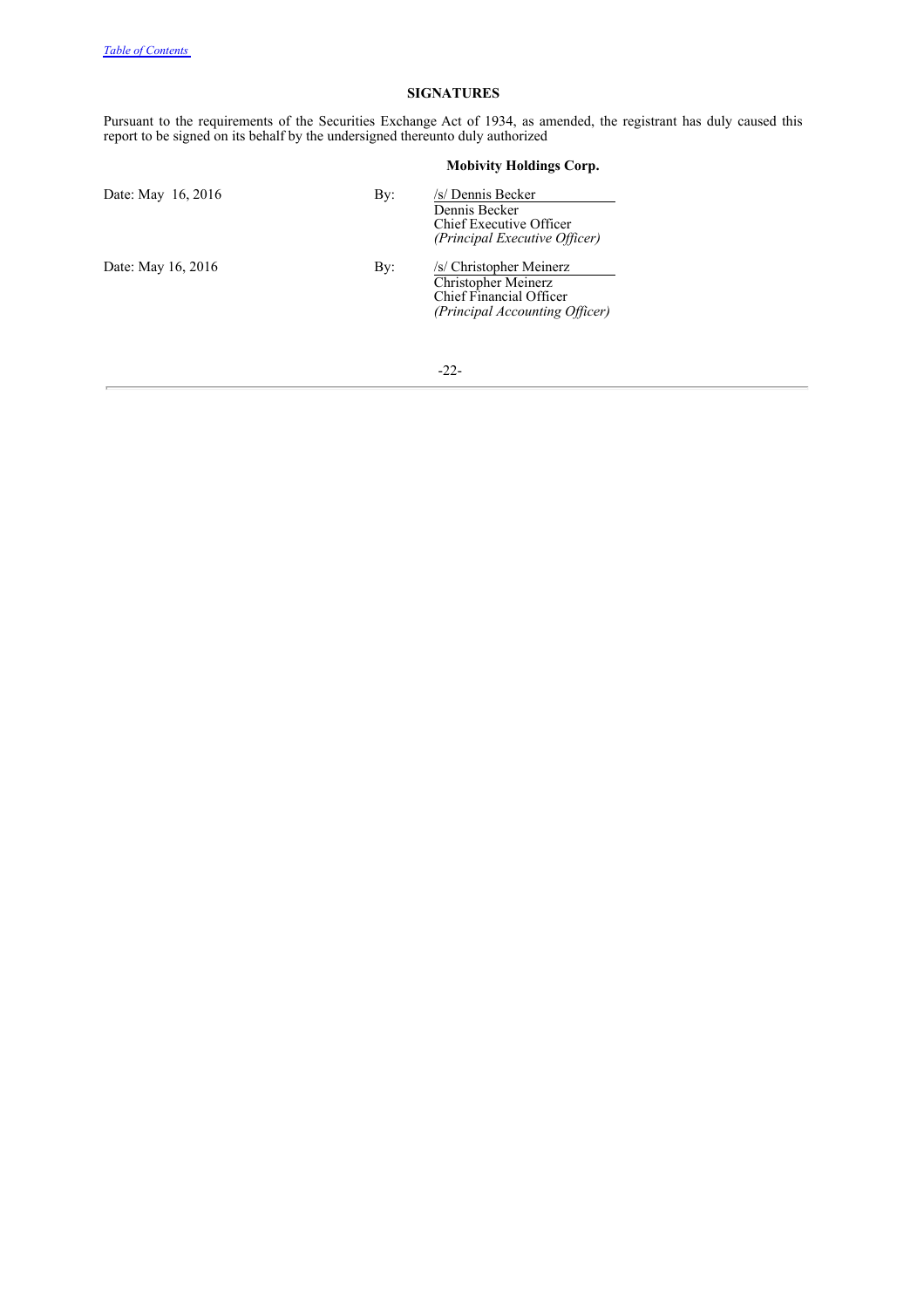## **CERTIFICATION OF PRINCIPAL EXECUTIVE OFFICER Pursuant to Rule 13a-14(a) adopted pursuant to Section 302 of the Sarbanes-Oxley Act of 2002**

I, Dennis Becker, certify that:

- 1. I have reviewed this Quarterly Report on Form 10-Q of Mobivity Holdings Corp. for the quarter ended March 31,  $2016$
- 2. Based on my knowledge, this report does not contain any untrue statement of a material fact or omit to state a material fact necessary to make the statements made, in light of the circumstances under which such statements were made, not misleading with respect to the period covered by this report;
- 3. Based on my knowledge, the financial statements, and other financial information included in this report, fairly present in all material respects the financial condition, results of operations and cash flows of the registrant as of, and for, the periods presented in this report;
- The registrant's other certifying officer and I are responsible for establishing and maintaining disclosure controls and procedures (as defined in Exchange Act Rules 13a-15(e) and 15d-15(e)) and internal control over financial reporting (as defined in Exchange Act Rules 13a-15(f) and 15d-15(f)) for the registrant and have:
	- (a) Designed such disclosure controls and procedures, or caused such disclosure controls and procedures to be designed under our supervision, to ensure that material information relating to the registrant, including its consolidated subsidiaries, is made known to us by others within those entities, particularly during the period in which this report is being prepared;
	- (b) Designed such internal control over financial reporting, or caused such internal control over financial reporting to be designed under our supervision, to provide reasonable assurance regarding the reliability of financial reporting and the preparation of financial statements for external purposes in accordance with generally accepted accounting principles;
	- (c) Evaluated the effectiveness of the registrant's disclosure controls and procedures and presented in this report our conclusions about the effectiveness of the disclosure controls and procedures, as of the end of the period covered by this report based on such evaluation; and
	- (d) Disclosed in this report any change in the registrant's internal control over financial reporting that occurred during the registrant's most recent fiscal quarter (the registrant's fourth fiscal quarter in the case of an annual report) that has materially affected, or is reasonably likely to materially affect, the registrant's internal control over financial reporting; and
- 5. The registrant's other certifying officer and I have disclosed, based on our most recent evaluation of internal control over financial reporting, to the registrant's auditors and the audit committee of the registrant's board of directors (or persons performing the equivalent functions):
	- (a) All significant deficiencies and material weaknesses in the design or operation of internal control over financial reporting which are reasonably likely to adversely affect the registrant's ability to record, process, summarize and report financial information; and
	- (b) Any fraud, whether or not material, that involves management or other employees who have a significant role in the registrant's internal control over financial reporting.

Date: May 16, 2016 By: */s/ Dennis Becker*

Dennis Becker Chief Executive Officer (Principal Executive Officer)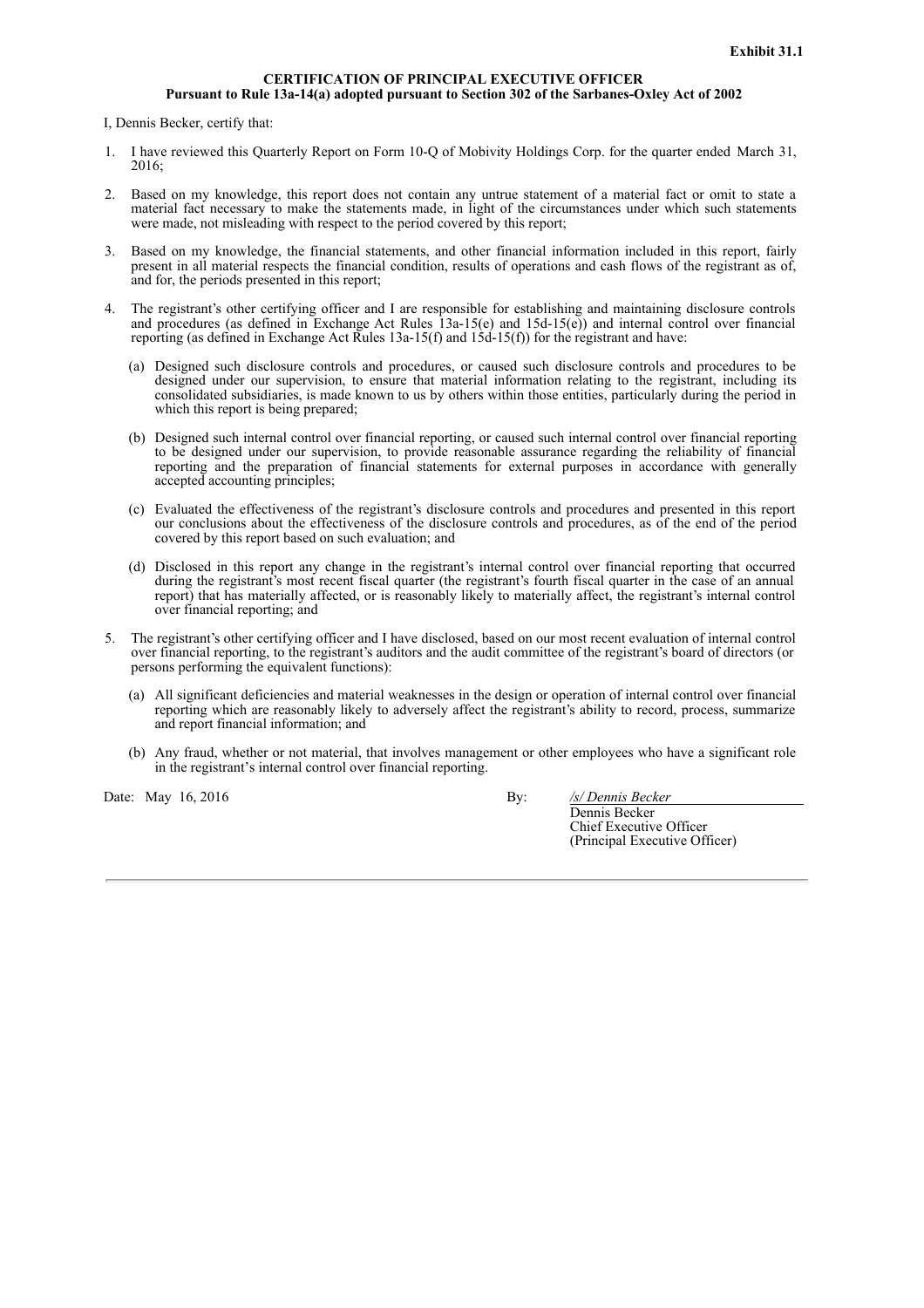## **CERTIFICATION OF CHIEF FINANCIAL OFFICER Pursuant to Rule 13a-14(a) adopted pursuant to Section 302 of the Sarbanes-Oxley Act of 2002**

I, Christopher Meinerz, certify that:

- 1. I have reviewed this Quarterly Report on Form 10-Q of Mobivity Holdings Corp. for the quarter ended March 31,  $2016$
- 2. Based on my knowledge, this report does not contain any untrue statement of a material fact or omit to state a material fact necessary to make the statements made, in light of the circumstances under which such statements were made, not misleading with respect to the period covered by this report;
- 3. Based on my knowledge, the financial statements, and other financial information included in this report, fairly present in all material respects the financial condition, results of operations and cash flows of the registrant as of, and for, the periods presented in this report;
- The registrant's other certifying officer and I are responsible for establishing and maintaining disclosure controls and procedures (as defined in Exchange Act Rules 13a-15(e) and 15d-15(e)) and internal control over financial reporting (as defined in Exchange Act Rules 13a-15(f) and 15d-15(f)) for the registrant and have:
	- (a) Designed such disclosure controls and procedures, or caused such disclosure controls and procedures to be designed under our supervision, to ensure that material information relating to the registrant, including its consolidated subsidiaries, is made known to us by others within those entities, particularly during the period in which this report is being prepared;
	- (b) Designed such internal control over financial reporting, or caused such internal control over financial reporting to be designed under our supervision, to provide reasonable assurance regarding the reliability of financial reporting and the preparation of financial statements for external purposes in accordance with generally accepted accounting principles;
	- (c) Evaluated the effectiveness of the registrant's disclosure controls and procedures and presented in this report our conclusions about the effectiveness of the disclosure controls and procedures, as of the end of the period covered by this report based on such evaluation; and
	- (d) Disclosed in this report any change in the registrant's internal control over financial reporting that occurred during the registrant's most recent fiscal quarter (the registrant's fourth fiscal quarter in the case of an annual report) that has materially affected, or is reasonably likely to materially affect, the registrant's internal control over financial reporting; and
- 5. The registrant's other certifying officer and I have disclosed, based on our most recent evaluation of internal control over financial reporting, to the registrant's auditors and the audit committee of the registrant's board of directors (or persons performing the equivalent functions):
	- (a) All significant deficiencies and material weaknesses in the design or operation of internal control over financial reporting which are reasonably likely to adversely affect the registrant's ability to record, process, summarize and report financial information; and
	- (b) Any fraud, whether or not material, that involves management or other employees who have a significant role in the registrant's internal control over financial reporting.

Date: May 16, 2016 By: */s/ Christopher Meinerz* Christopher Meinerz Chief Financial Officer